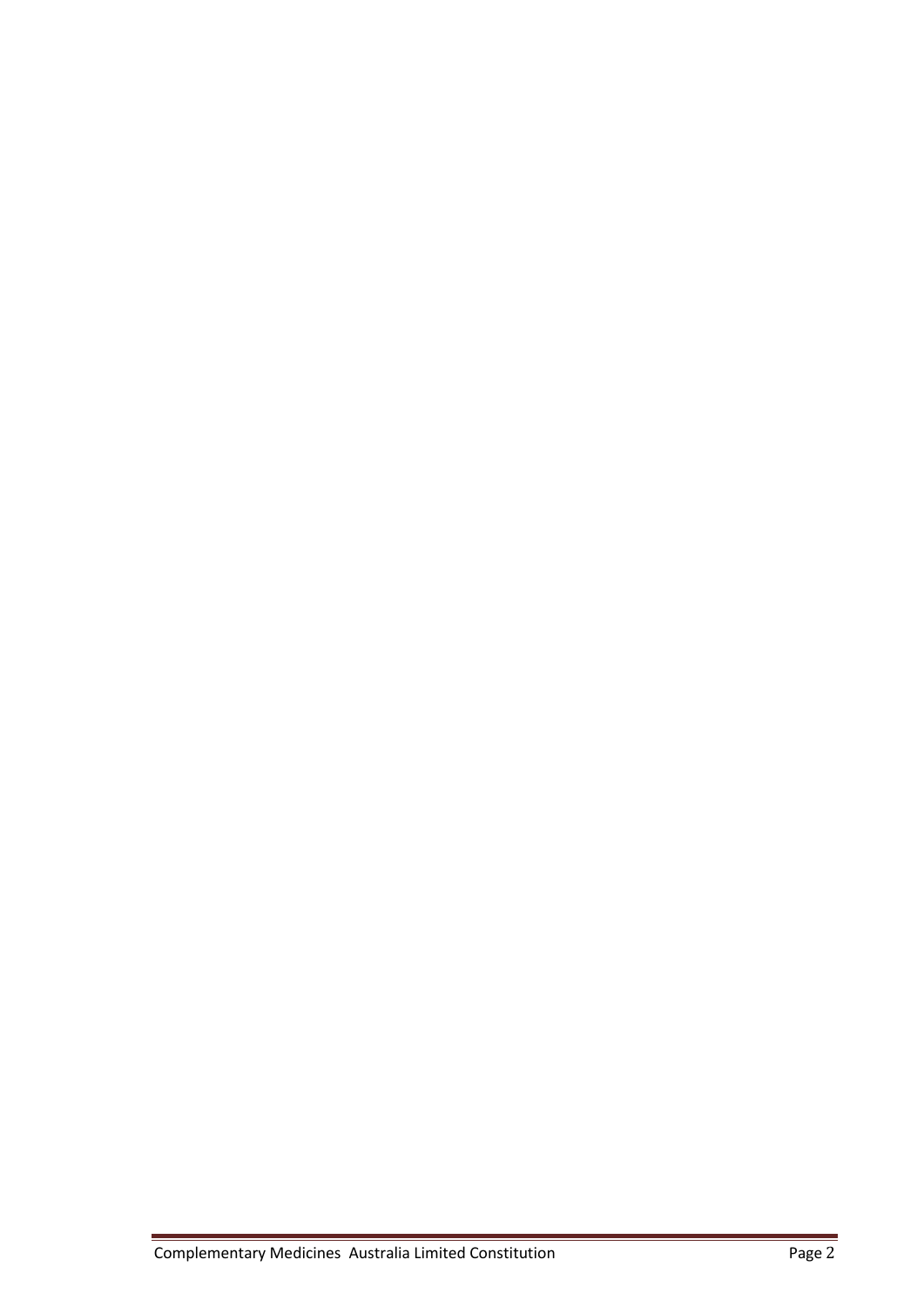| <u>1.</u> |                  | <b>PRELIMINARY</b>           |    |  |  |
|-----------|------------------|------------------------------|----|--|--|
|           | 1.1              |                              |    |  |  |
|           | 1.2              |                              |    |  |  |
|           | 1.3              |                              |    |  |  |
|           | 1.4              |                              |    |  |  |
|           | 1.5              |                              |    |  |  |
|           | 1.6              |                              |    |  |  |
|           | 1.7              |                              |    |  |  |
| 2.        | <b>MEMBERS</b>   |                              | 6  |  |  |
|           | 2.1              |                              |    |  |  |
|           | 2.2              |                              |    |  |  |
|           | 2.3              |                              |    |  |  |
|           | 2.4              |                              |    |  |  |
|           | 2.5              |                              |    |  |  |
|           | 2.6              |                              |    |  |  |
|           | 2.7              |                              |    |  |  |
|           | 2.8              |                              |    |  |  |
|           | 2.9              |                              |    |  |  |
| <u>3.</u> |                  | FEES AND OTHER PAYMENTS<br>9 |    |  |  |
|           | 3.1              |                              |    |  |  |
|           | 3.2              |                              |    |  |  |
| <u>4.</u> |                  | PROCEEDINGS OF MEMBERS       | 10 |  |  |
|           | 4.1              |                              |    |  |  |
|           | 4.2              |                              |    |  |  |
|           | 4.3              |                              |    |  |  |
|           | 4.4              |                              |    |  |  |
|           | 4.5              |                              |    |  |  |
|           | 4.6              |                              |    |  |  |
|           | 4.7              |                              |    |  |  |
|           | 4.8              |                              |    |  |  |
|           | 4.9              |                              |    |  |  |
|           | 4.10             |                              |    |  |  |
|           | 4.11             |                              |    |  |  |
|           | 4.12             |                              |    |  |  |
|           | 4.13             |                              |    |  |  |
|           | 4.14             |                              |    |  |  |
| <u>5.</u> | <b>DIRECTORS</b> |                              | 16 |  |  |
|           | 5.1              |                              |    |  |  |
|           | 5.2              |                              |    |  |  |
|           | 5.3              |                              |    |  |  |
|           | 5.4              |                              |    |  |  |
|           | 5.5              |                              |    |  |  |
|           |                  |                              |    |  |  |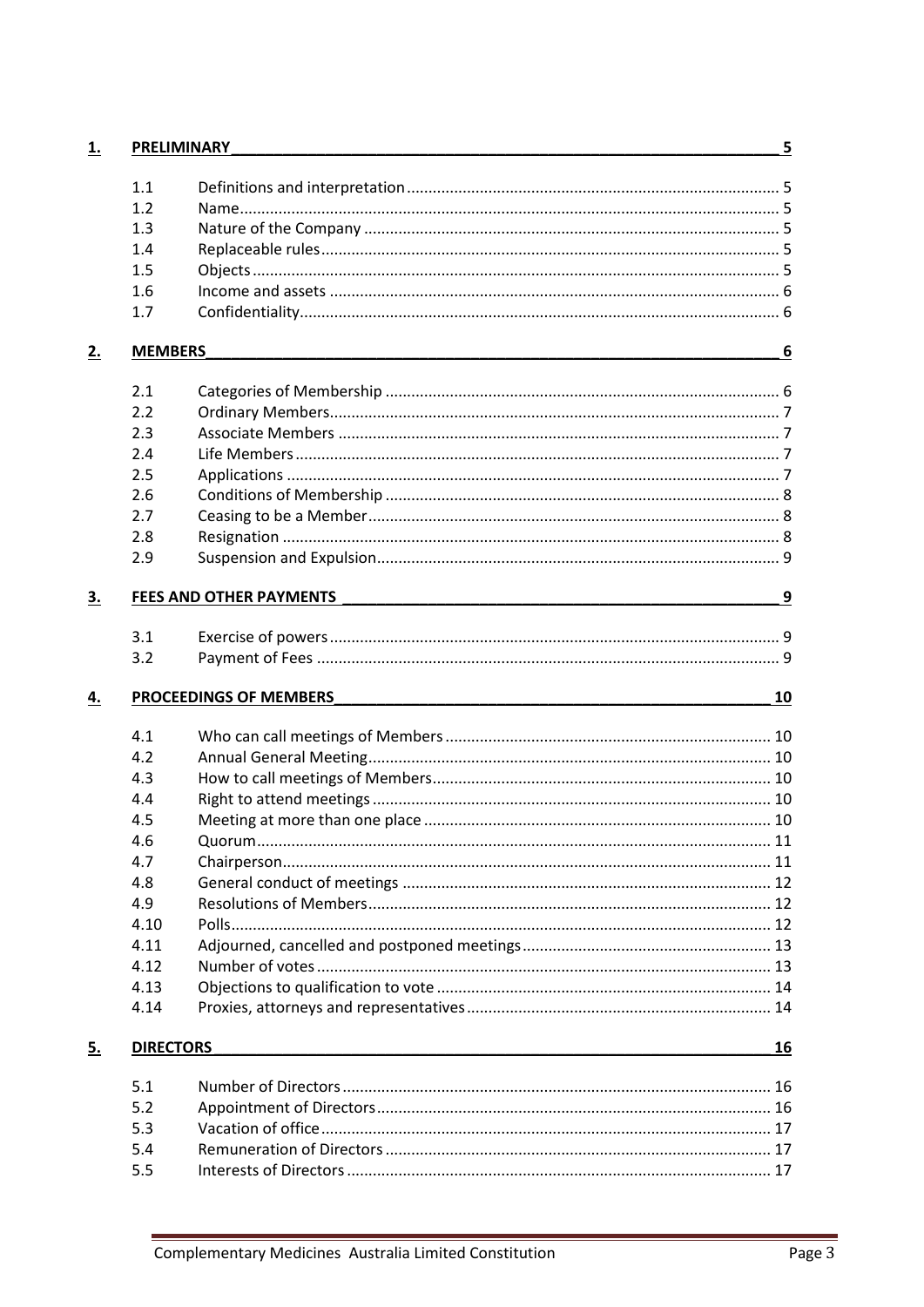| <u>6.</u> | <b>OFFICERS</b>                                     |                                | 18 |
|-----------|-----------------------------------------------------|--------------------------------|----|
|           | 6.1                                                 |                                |    |
|           | 6.2                                                 |                                |    |
|           | 6.3                                                 |                                |    |
| <u>z.</u> | POWERS AND OBLIGATIONS OF THE COMPANY AND DIRECTORS |                                |    |
|           |                                                     |                                | 19 |
|           | 7.1                                                 |                                |    |
|           | 7.2                                                 |                                |    |
|           | 7.3                                                 |                                |    |
|           | 7.4                                                 |                                |    |
|           | 7.5                                                 |                                |    |
|           | 7.6                                                 |                                |    |
|           | 7.7                                                 |                                |    |
| <u>8.</u> | <b>PROCEEDINGS OF DIRECTORS</b>                     |                                |    |
|           |                                                     |                                |    |
|           | 8.1                                                 |                                |    |
|           | 8.2                                                 |                                |    |
|           | 8.3                                                 |                                |    |
|           | 8.4                                                 |                                |    |
|           | 8.5                                                 |                                |    |
|           | 8.6                                                 |                                |    |
|           | 8.7                                                 |                                |    |
|           | 8.8                                                 |                                |    |
| <u>9.</u> | <b>NOTICES</b>                                      |                                | 23 |
|           | 9.1                                                 |                                |    |
|           | 9.2                                                 |                                |    |
|           | 9.3                                                 |                                |    |
|           | 9.4                                                 |                                |    |
|           | 9.5                                                 |                                |    |
| 10.       |                                                     | <b>COMPANY DISTRIBUTIONS</b>   | 24 |
|           |                                                     |                                |    |
|           | 10.1                                                |                                |    |
|           | 10.2                                                |                                |    |
|           | 11.                                                 |                                |    |
|           | <b>SCHEDULE 1</b>                                   | DEFINITIONS AND INTERPRETATION | 26 |
|           | 1.                                                  |                                |    |
|           | 2.                                                  |                                |    |
|           | 3.                                                  |                                |    |
|           | 4.                                                  |                                |    |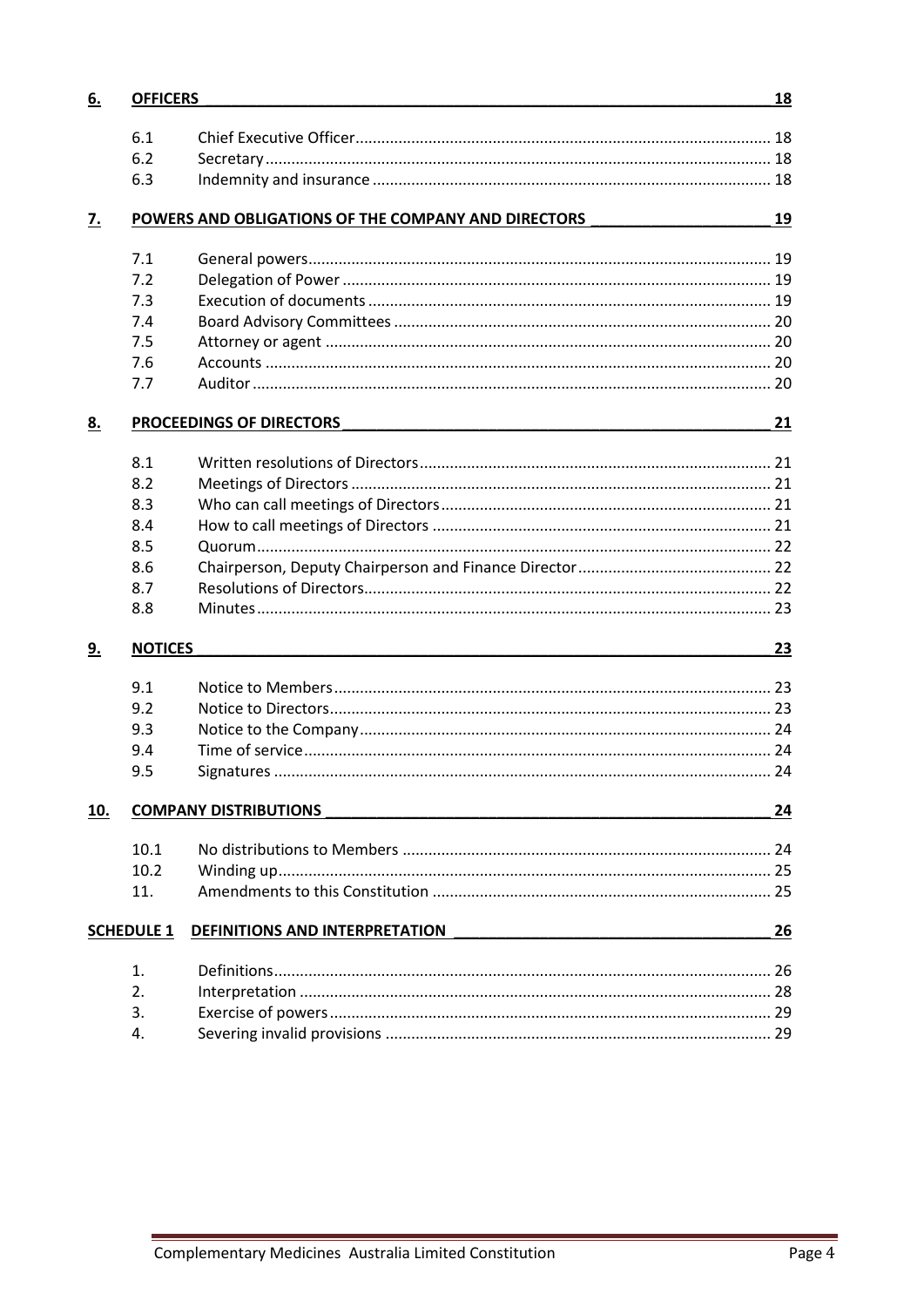## **Complementary Medicines Australia Limited**

#### **Constitution**

## <span id="page-4-0"></span>**1. Preliminary**

#### <span id="page-4-1"></span>**1.1 Definitions and interpretation**

Schedule 1 applies and forms part of this Constitution.

#### <span id="page-4-2"></span>**1.2 Name**

The name of the company is Complementary Medicines Australia Limited (hereinafter called 'the Company').

#### <span id="page-4-3"></span>**1.3 Nature of the Company**

- (a) The Company is a company limited by guarantee.
- (b) Each Member undertakes to contribute an amount not exceeding \$50 to the property of the Company if the Company is wound up:
	- (i) at a time when that person is a Member; or
	- (ii) within one year of the time that person ceased to be a Member,

for:

- (iii) payment of the debts and liabilities of the Company contracted before that person ceased to be a Member;
- (iv) payment of the costs, charges and expenses of winding up the Company; and
- (v) adjustment of the rights of the contributories among themselves.

#### <span id="page-4-4"></span>**1.4 Replaceable rules**

The replaceable rules referred to in section 141 of the Act do not apply to the Company and are replaced by the rules set out in this Constitution.

#### <span id="page-4-5"></span>**1.5 Objects**

The objects of the Company are to:

- (a) promote and enhance the supply of Complementary Medicines and Healthfoods in Australia, in particular through its objects;
- (b) promote the manufacturing of complementary medicines
- (b) advance public health by provision of quality products and factual information;
- (c) enhance the professional status and commercial interests of the Industry;
- (d) increase Member and consumer knowledge and awareness of the use and benefits of complementary medicines and healthfoods;
- (e) foster close co-operation between retailers, wholesalers, professionals, manufacturers and other operators in the Industry;
- (f) demonstrate leadership within the Industry through responsible self regulation;
- (g) establish and promote standards and codes of ethical conduct and practices within the Industry;
- (h) encourage awareness of and compliance with laws and regulations governing the activities of the Industry;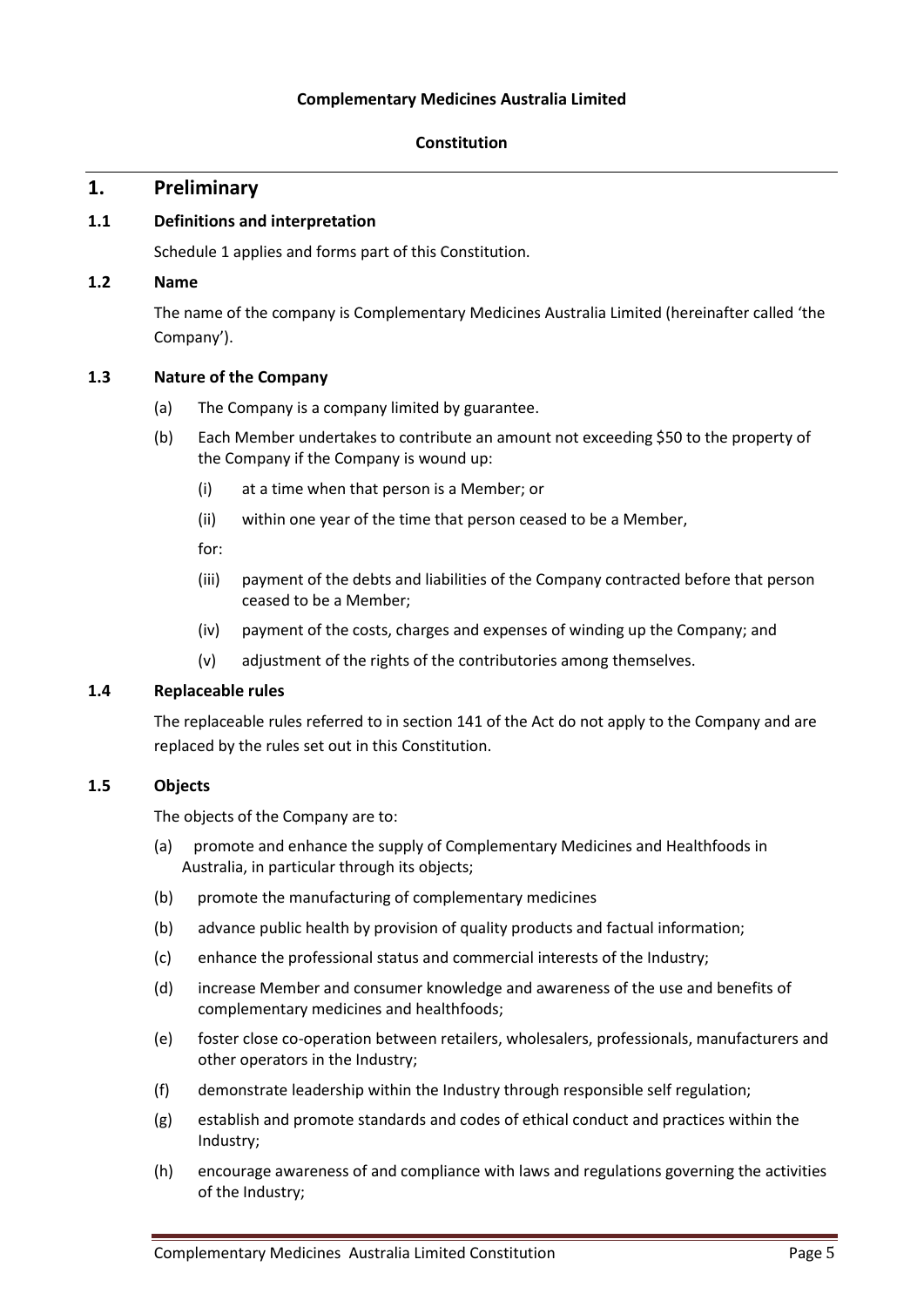- (i) liaise and cooperate with government, its authorities and instrumentalities in regard to compliance with laws and regulations and review, assess, analyse, report on and make recommendations in respect of legislation;
- (j) encourage the development of appropriate effective regulation which facilitates maximum freedom of choice of low risk, high quality products in relation to health care, and oppose unduly restrictive legislation;
- (k) inform Members on all matters pertaining to the Industry;
- (l) liaise with international bodies having similar objectives;
- (m) uphold the Company as the peak body representing and promoting the Industry;
- (n) develop, promote and disseminate technical and scientific information relevant to the Industry;
- (o) promote, foster and support research in matters of health;
- (p) cooperate with other individuals, corporations, industries and associations including professionals and professional associations in furtherance of the objects of the Company;
- (q) provide an active public relations mechanism to promote complementary health care and respond to health related issues of public importance;
- (r) do all such other lawful things as are conducive or incidental to attainment of any of the above objects; and
- (s) accept the assets and liabilities of the unincorporated body known as "Complementary Healthcare Council of Australia" and continue its work.

#### <span id="page-5-0"></span>**1.6 Income and assets**

The assets and income of the Company shall be applied solely in furtherance of its abovementioned objects and no portion shall be distributed directly or indirectly to its Members except as bona fide compensation for services rendered or expenses incurred on behalf of the Company.

## <span id="page-5-1"></span>**1.7 Confidentiality**

Subject to any other of this Constitution and to the Act, every person who by reason of his office in the Company or connection with the Company is exposed to, learns of or has access to information or knowledge concerning Members must keep confidential all such information and knowledge and is not entitled to communicate or divulge those affairs or any part of them in such a way that the name of the Member concerned is identified or likely to be identified unless with the prior consent in writing of that Member.

# <span id="page-5-2"></span>**2. Members**

## <span id="page-5-3"></span>**2.1 Categories of Membership**

There are three categories of Members, namely:

- (a) Ordinary Members;
- (b) Associate Members; and
- (c) Life Members.

The Board shall have absolute discretion for the classification of Members into categories of membership.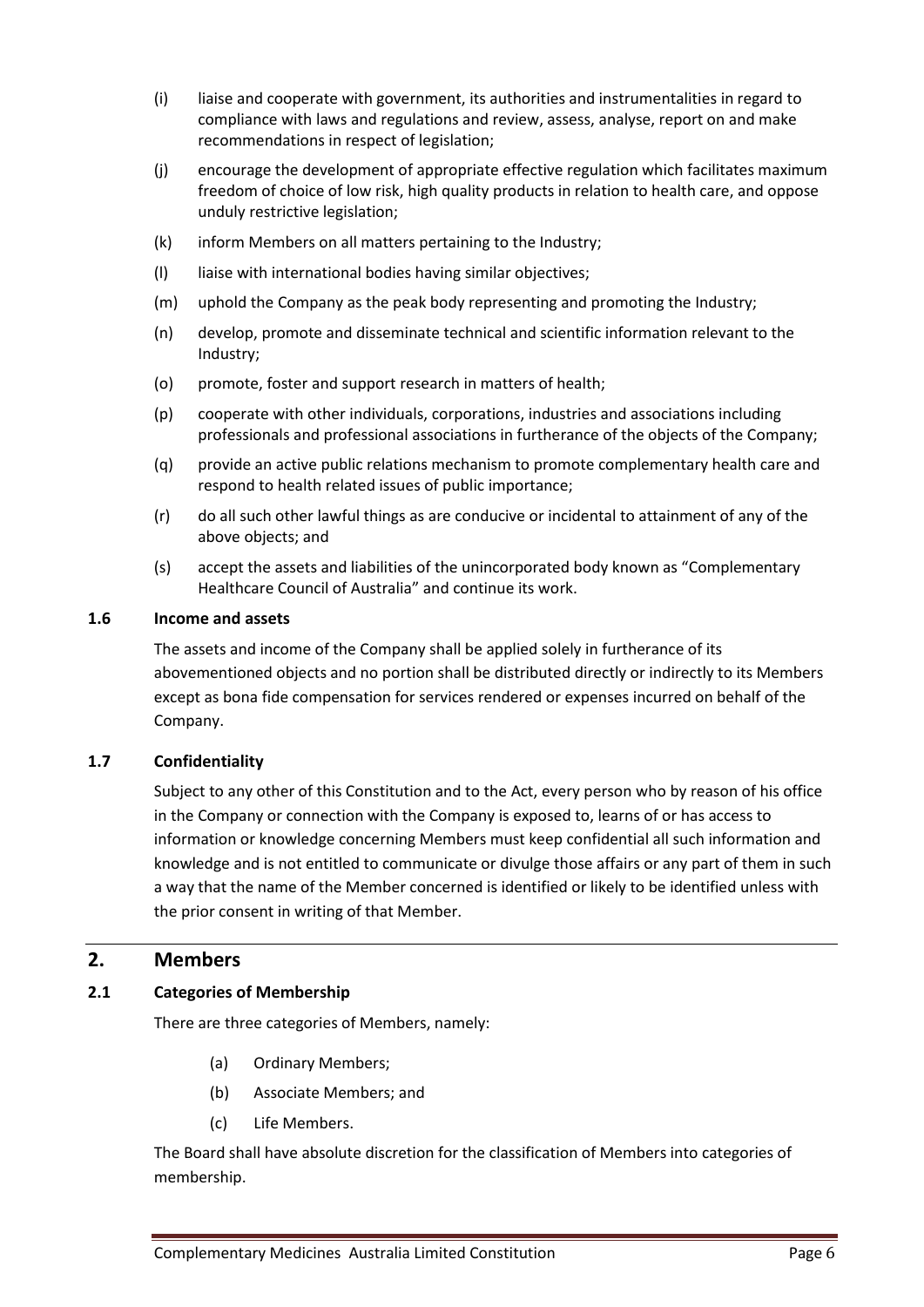## <span id="page-6-0"></span>**2.2 Ordinary Members**

- (a) Any person, body, company, entity or organisation that satisfies the Company that
	- contributes to the value chain, or complies with National, State or Territory requirements, or the requirements of any organisation recognised by the Board, for the supply of complementary medicines and healthfoods, including regulatory consultants may apply, in accordance with Article 2.5, to become an Ordinary Member of the Company.
- (b) An Ordinary Member is entitled to attend, participate and vote in Company general meetings.

### <span id="page-6-1"></span>**2.3 Associate Members**

- (a) Any company, person or organisation who supplies services or other support to a company or person eligible for Ordinary Membership and satisfies the Company that:
	- (i) its employment or business is significantly connected with the Sector; and
	- (i) it does not fall within article 2.2; and
	- (ii) is not an employee of a Member

may apply, in accordance with Article 2.5, to become an Associate Member of the Company.

- (b) An Associate Member is entitled to attend and participate in Company proceedings.
- (c) An Associate Member is not entitled to vote in Company general meetings.

#### <span id="page-6-2"></span>**2.4 Life Members**

- (a) Upon recommendation of the Directors, the Company may, in general meeting, elect as a Life Member, any individual who in its opinion, has rendered outstanding service to the Company or its objects. That person must consent to his or her election as a Life Member within 28 days of being so elected, otherwise the election is of no force.
- (b) A Life Member is entitled to attend, participate and vote in Company general meetings.
- (c) A Life Member is not liable to pay any Fee to the Company but may be liable to make a contribution in accordance with Article 1.3(b).

## <span id="page-6-3"></span>**2.5 Applications**

- (a) Each applicant for Ordinary Membership and Associate Membership must sign and deliver to the Company an application in a form which the Directors determine, and pay any initial fee which the Directors determine.
- (b) The Company may admit an applicant as an Ordinary Member or Associate Member if the Company considers that the applicant's experience or associations are beneficial to the Company.
- (c) The Company is not required to give any reason for the rejection of any application to become an Ordinary Member or Associate Member.
- (d) If an application to become an Ordinary and Associate Member is accepted:
	- (i) the Company must:

A. give written notice of the acceptance to the applicant; and

B. enter the applicant's name in the Register; and

(ii) the applicant is deemed to have agreed to be bound by this Constitution.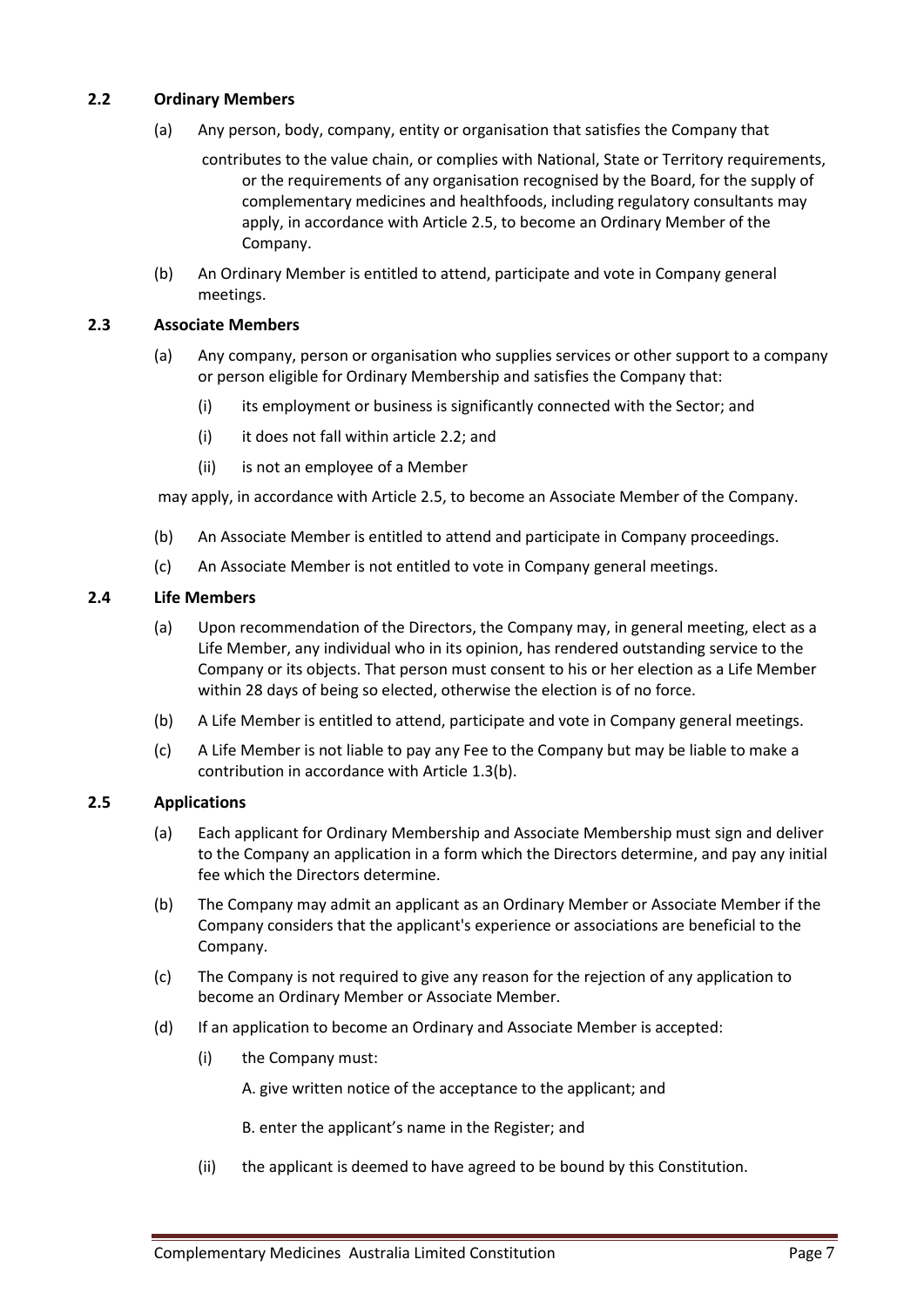- (e) If an application to become an Ordinary Member or Associate Member is rejected, the Company must:
	- (i) give written notice of the rejection to the applicant; and
	- (ii) refund in full any initial fee paid by the applicant.
- (f) A determination about an application to become a Member is not invalid if the Company does not comply with Article 2.5(d)(i) or 2.5(e)(i).

## <span id="page-7-0"></span>**2.6 Conditions of Membership**

- (a) An applicant for Membership of the Company shall be required to comply with this Constitution and meet the criteria for Membership eligibility of the Company from time to time prescribed in the By-laws.
- (b) As a condition of Membership, all Members of the Company agree to be bound by a code of practice, and other such codes as prescribed by the Board of Directors.
- (c) As a condition of Membership, Ordinary Members, Associate Members and Life Members may only use logos or other trademarks of the Company in any correspondence, documentation or representations of whatever nature as the Company may permit from time to time.
- (d) No Member of the Company other than the Chairperson or Chief Executive Officer or their nominee shall be empowered to approve any public utterance, statement or press release or to do any public act or thing, or enter into any contractual obligation purportedly on behalf of the Company without the prior express written consent of the Chairperson or his or her nominee, and the Company will not be liable in respect of any breach thereof.
- (e) The rights of being a Member are not transferable whether by operation of law or otherwise.
- (f) Members will advise the Chief Executive Officer of any changes to their directors or chief executive officer as and when they occur, but no later than 30 days after such changes occur.

## <span id="page-7-1"></span>**2.7 Ceasing to be a Member**

- (a) A person, body, company, entity or organisation will cease to be a Member if:
	- (i) the Member resigns in accordance with Article 2.8;
	- (ii) the Member is expelled under Article 2.9;
	- (iii) a Cessation Event occurs in respect of the Member; or
	- (iv) the person is an Ordinary or Associate Member who has not paid a Fee within three (3) months of the date that Fee became due and payable.
- (b) The estate of a deceased Member is not released from any liability in respect of that person being a Member.
- (c) Where a person ceases to be a Member that person shall cease to be entitled to rights attaching to that Membership but shall remain liable to pay the Company all amounts owing to the Company at the date of ceasing to be a Member in accordance with Article 3.2. Any such amounts may be recovered by the Company as a debt due and payable to the Company.

## <span id="page-7-2"></span>**2.8 Resignation**

- (a) A Member may resign as a Member by giving the Company notice in writing.
- (b) Unless the notice provides otherwise, a resignation by a Member takes effect immediately on the giving of that notice to the Company.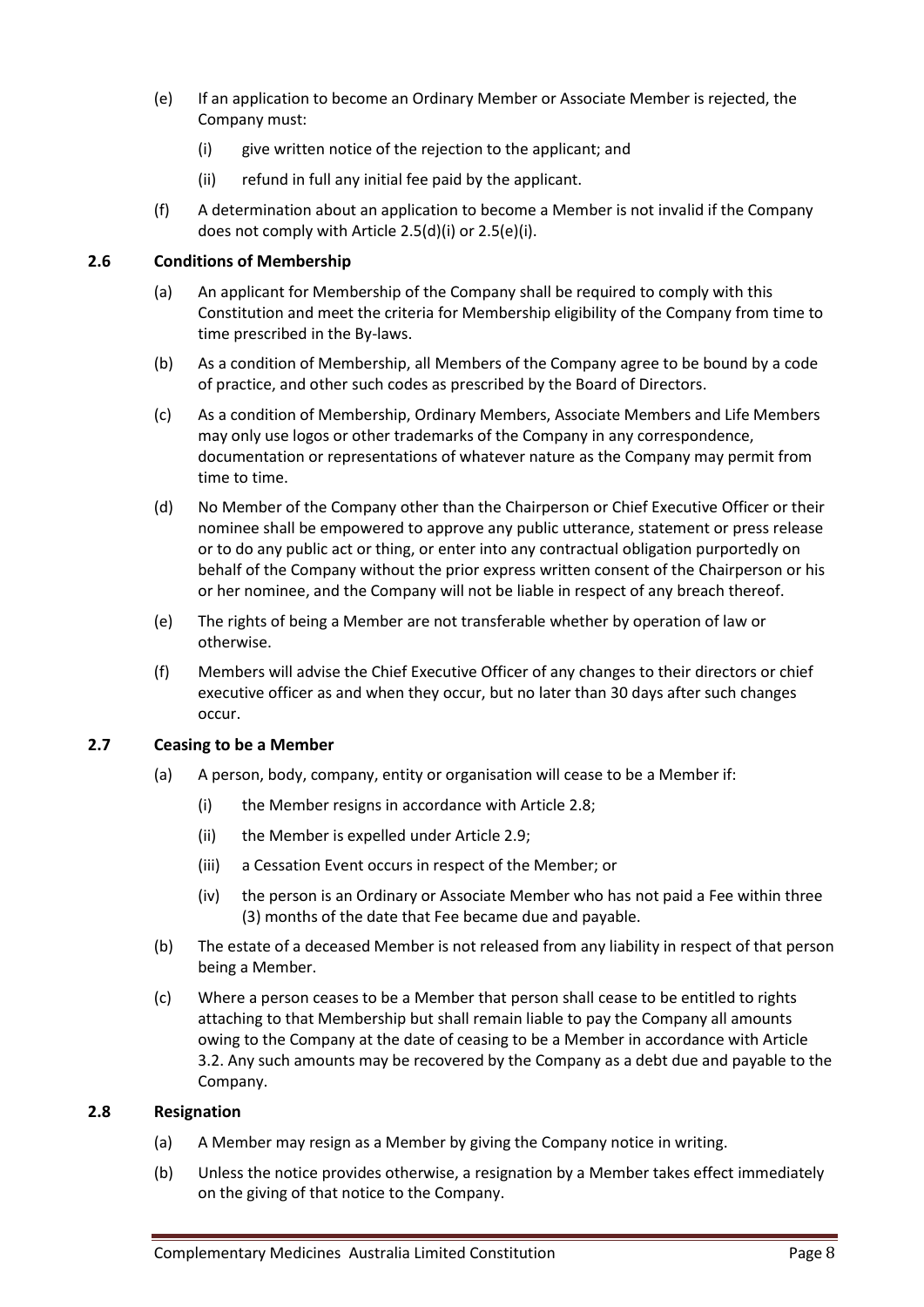## <span id="page-8-0"></span>**2.9 Suspension and Expulsion**

- (a) Subject to this Article, the Company may suspend or expel a Member by a resolution of the Directors if:
	- (i) an Expulsion Event occurs in respect of the Member; and
	- (ii) the Company gives that Member at least 28 Business Days notice in writing:
		- A. stating the Expulsion Event and that the Member is liable to be suspended or expelled; and
		- B. informing the Member of its right under Article 2.9(b).
- (b) Before the passing of any resolution under Article 2.9(a), a Member is entitled to give the Directors either orally, or in writing, any explanation or defence for the Expulsion Event the Member may think fit.
- (c) If a resolution is passed under Article 2.9(a) the Company must give that Member notice in writing of the suspension or expulsion within 7 Business Days of the resolution.
- (d) A Member may by notice in writing to the Company within 14 Business Days of receipt of the notice referred to in Article 2.9 (c), request that a resolution under Article 2.9(a) be reviewed by the Company at the next general meeting.
- (e) If a request under Article 2.9(d) is made, the Company must propose at the next general meeting of the Company that a resolution be moved to confirm the suspension or expulsion of the Member concerned.
- (f) Until the general meeting referred to in Article 29(e) occurs, the Member is suspended.
- (g) At the general meeting referred to in Article 2.9(e):
	- (i) the Member has a personal right of audience but shall not be entitled to vote; and
	- (ii) the resolution specified in Article 2.9(e) must be passed by at least 50% of the votes cast by Members entitled to vote on the resolution.
- (h) A resolution under Article 2.9(a) takes effect:
	- (i) if the Member gives a notice under Article 2.9(d), on the date (if any) the resolution is confirmed by a general meeting of the Company; or
	- (ii) if the Member does not give a notice under Article 2.9(d), on the date of the resolution.
- (i) The Company may reinstate a Member on any terms and at any time as the Directors resolve, including a requirement that all amounts due but unpaid by the Member are paid.

# <span id="page-8-1"></span>**3. Fees and other payments**

## <span id="page-8-2"></span>**3.1 Exercise of powers**

The powers of the Company under this Article 3 may only be exercised by the Directors.

## <span id="page-8-3"></span>**3.2 Payment of Fees**

- (a) The Company may require the payment of Fees by Ordinary Members and Associate Members in the amounts and at the times as the Directors resolve. Unless the Company determines otherwise, all annual subscriptions shall be due and payable on 1 July each year.
- (b) The Company may determine the annual subscriptions payable by Ordinary and Associate Members and such subscriptions may differ as between Members.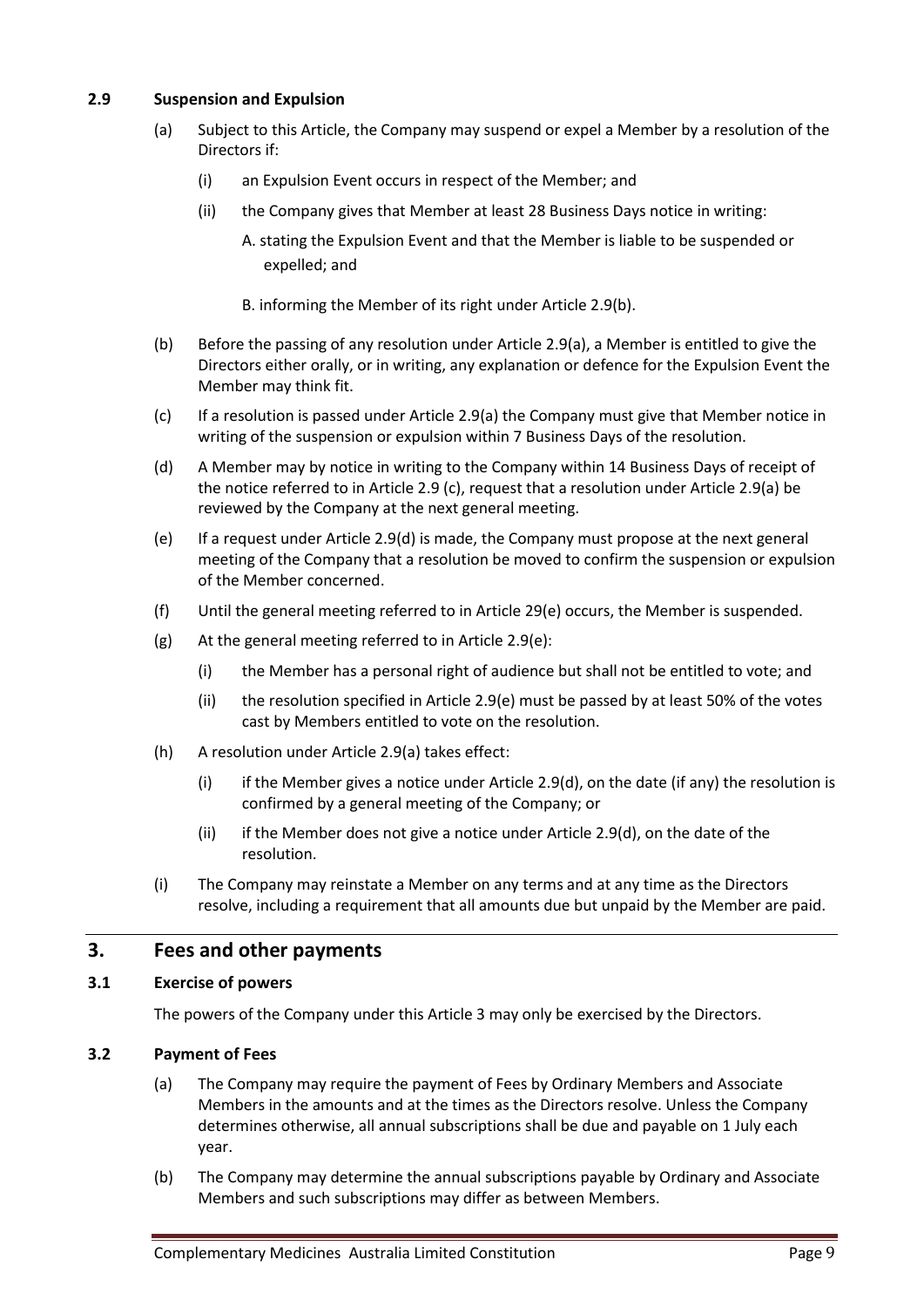- (c) The Company may revoke or postpone Fees or extend the time for payment of Fees.
- (d) In addition to annual subscriptions the Company may once each financial year impose a levy upon Ordinary Members. Such a levy must not exceed (20) twenty per cent of that Member's annual subscription for that year. Any levy imposed by the Company shall be due and payable on the date specified in the notice of the Company's resolution to impose the levy.
- (e) A Fee is not invalid if a Member does not receive notice of the Fee or the Company accidentally does not give notice of the Fee to a Member.
- (f) An Ordinary Member is not entitled to vote unless it has paid its annual subscription, and any levy that has been imposed, for the financial year in question.

## <span id="page-9-0"></span>**4. Proceedings of Members**

#### <span id="page-9-1"></span>**4.1 Who can call meetings of Members**

- (a) Subject to the Act, the Directors may call a meeting of Members at a time and place as the Directors resolve.
- (b) The Directors must call and arrange to hold a general meeting of the Company on the request of either:
	- (i) five (5) per cent of all Ordinary Members who are entitled to vote at a general meeting; or
	- (ii) twenty (20) Ordinary Members who are entitled to vote at a general meeting;

(whichever is less) and the Directors must call and hold that meeting in accordance with the Act and this Constitution within two (2) months of the Company receiving the request.

(c) The Members may call and arrange to hold a general meeting of the Company as provided by the Act.

#### <span id="page-9-2"></span>**4.2 Annual General Meeting**

- (a) The Company must hold an annual general meeting if required by, and in accordance with, the Act.
- (b) The business of an annual general meeting may include any of the following, even if not referred to in the notice of the meeting:
	- (i) the consideration of the annual financial report, directors' report and auditor's report for the Company;
	- (ii) the election of Directors; and
	- (iii) the appointment of the auditor of the Company.

#### <span id="page-9-3"></span>**4.3**

#### <span id="page-9-4"></span>**4.4 Right to attend meetings**

- (a) Each Member and any auditor of the Company is entitled to attend any meeting of Members.
- (b) Subject to this Constitution, each Director is entitled to attend and speak at all meetings of Members.

#### <span id="page-9-5"></span>**4.5 Meeting at more than one place**

(a) A meeting of Members may be held in 2 or more places linked together by any technology that: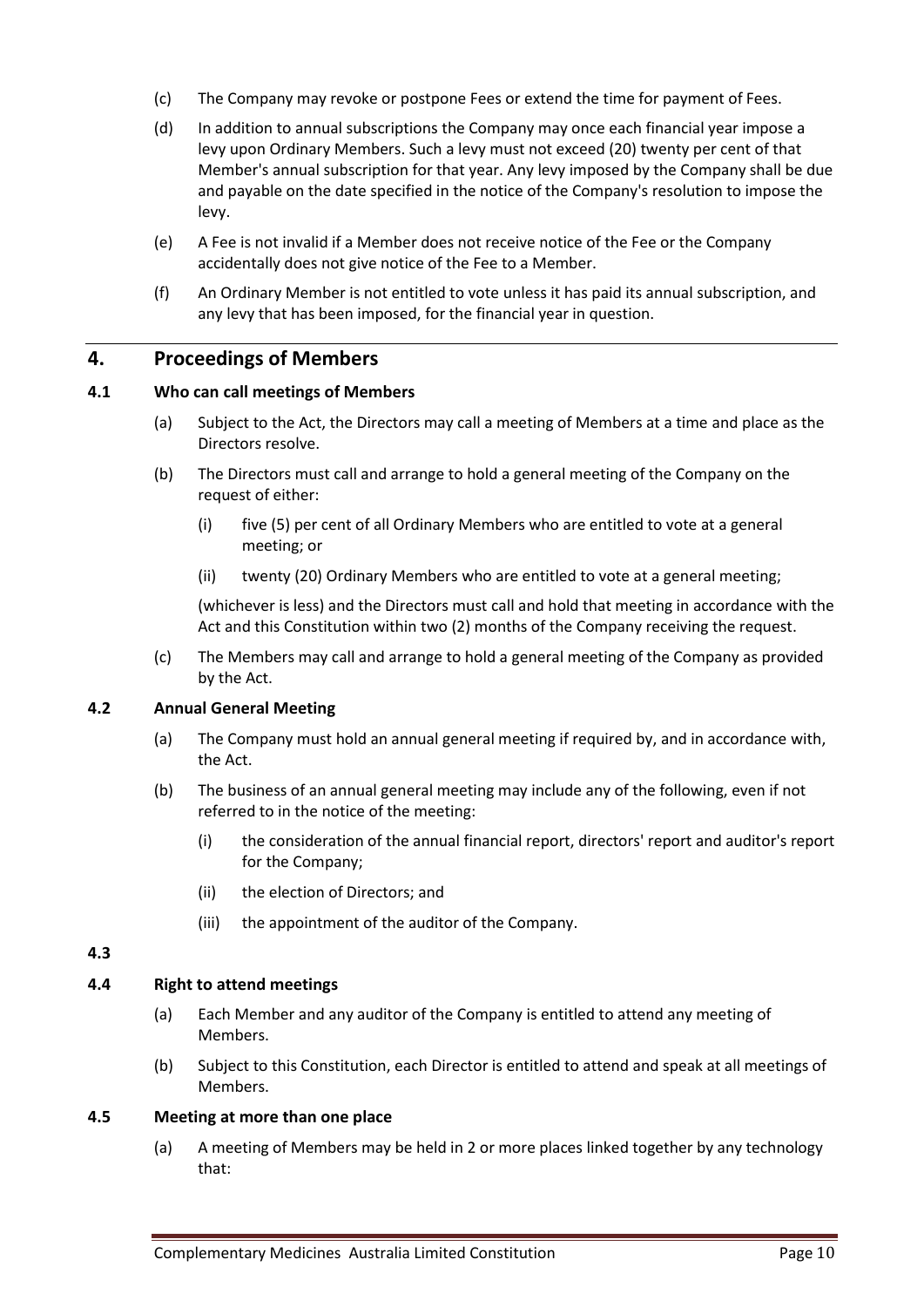- (i) gives the Members as a whole in those places a reasonable opportunity to participate in proceedings;
- (ii) enables the chairperson of that meeting to be aware of proceedings in each place; and
- (iii) enables the Members in each place to vote on a poll.
- (b) If a meeting of Members is held in 2 or more places under Article 4.5(a):
	- (i) a Member present at one of the places is taken to be present at the meeting; and
	- (ii) the chairperson of that meeting may determine at which place the meeting is taken to have been held.

#### <span id="page-10-0"></span>**4.6 Quorum**

- (a) A quorum for a meeting of Members is the lesser of five per cent (5%) of the Ordinary Members or fifteen (15) Ordinary Members who are entitled to vote at that meeting.
- (b) In determining whether a quorum for a meeting of Members is present:
	- (i) where more than one proxy, attorney or representative of an Ordinary Member is present, only one of those persons is counted;
	- (ii) subject to (i) above, where a person is present as an Ordinary Member and as a proxy, attorney or representative of another Ordinary Member, that person is counted separately for each appointment provided that there is at least one other Ordinary Member present.
	- (iii) subject to (i) above, where a person is present as a proxy, attorney or representative for more than one Ordinary Member, that person is counted separately for each appointment provided that there is at least one other Ordinary Member present.
- (c) A quorum for a meeting of Members must be present for the duration of the meeting, unless the chairperson of that meeting determines otherwise.
- (d) If a quorum is not present within thirty (30) minutes after the time appointed for a meeting of Members:
	- (i) if the meeting was called under Article 4.1(b) or Article 4.1(c), the meeting is dissolved; and
	- (ii) any other meeting is adjourned to the date, time and place as the Directors may by notice to the Members appoint, or failing any appointment, to the same day in the next week at the same time and place as the meeting adjourned.
- (e) If a quorum is not present within 30 minutes after the time appointed for an adjourned meeting of Members, the Ordinary Members present shall constitute a quorum.

#### <span id="page-10-1"></span>**4.7 Chairperson**

- (a) The Chair of Directors must (if present within 15 minutes after the time appointed for the holding of the meeting and willing to act) chair each meeting of Members.
- (b) If at a meeting of Members:
	- (i) there is no Chairperson;
	- (ii) the Chairperson is not present within 15 minutes after the time appointed for the holding of a meeting of Members; or
	- (iii) the Chairperson is present within that time but is not willing to chair all or part of that meeting;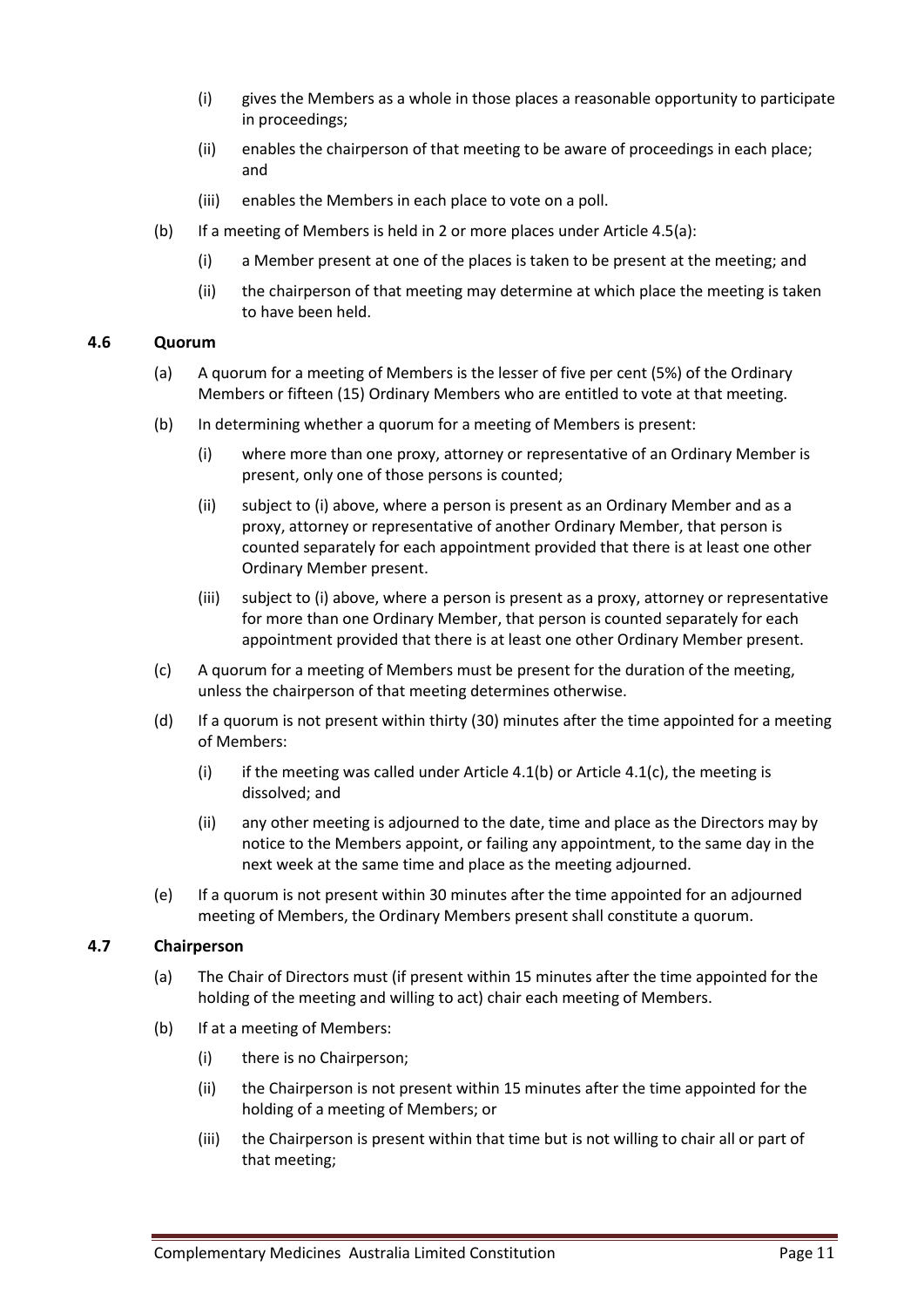then the Deputy Chairperson must (if present within 15 minutes after the time appointed for the holding of the meeting and willing to act) chair all or part of that meeting.

- (c) Subject to Articles 4.7(a) and 4.7(b), if at a meeting of Members:
	- (i) there is no Deputy Chair of Directors; or
	- (ii) the Deputy Chair of Directors is not present within 15 minutes after time appointed for holding of a meeting of Members; or
	- (iii) the Deputy Chair of Directors is present within that time but is not willing to chair all or part of that meeting;

the Directors present may, by majority vote, elect a person present to chair all or part of the meeting of Members.

- (d) Subject to Articles 4.7(a), 4.7(b) and 4.7(c), if at a meeting of Members:
	- (i) a chairperson of that meeting has not been elected by the Directors;
	- (ii) the chairperson elected by the Directors is not willing to chair all or part of a meeting of Members;

the Members present must elect another person present and willing to act to chair all or part of that meeting.

## <span id="page-11-0"></span>**4.8 General conduct of meetings**

- (a) Subject to the Act, the chairperson of a meeting of Members is responsible for the general conduct of that meeting and for the procedures to be adopted at that meeting.
- (b) The chairperson of a meeting of Members may delegate any power conferred by this Article to any person.
- (c) The powers conferred on the chairperson of a meeting of Members under this Article 4.8 do not limit the powers conferred by law.
- (d) All business that is conducted at a general meeting shall be special business, other than the consideration of financial statements and the reports of the Directors and the Auditor.
- (e) For the purposes of securing the widest participation in the activities of the Company and the carrying out of its objects, the Directors may from time to time resolve to invite representatives of any organisations or any person to attend a general meeting. Any such representative or person so invited shall have the right to attend that general meeting, and with the leave of the Chairperson of that meeting, take part in discussions at the general meeting.

## <span id="page-11-1"></span>**4.9 Resolutions of Members**

- (a) Subject to the Act, a resolution at a meeting of Members is passed if the number of votes cast in favour of the resolution by Members entitled to vote on the resolution exceeds the number of votes cast against the resolution by Members entitled to vote on the resolution.
- (b) Unless a poll is requested in accordance with Article 4.10, a resolution put to the vote at a meeting of Members must be decided on a show of hands.
- (c) A declaration by the chairperson of a meeting of Members that a resolution on a show of hands is passed, passed by a particular majority, or not passed, and an entry to that effect in the minutes of the meeting, are sufficient evidence of that fact, unless proved incorrect.

#### <span id="page-11-2"></span>**4.10 Polls**

(a) A poll may be demanded on any resolution at a meeting of Members by: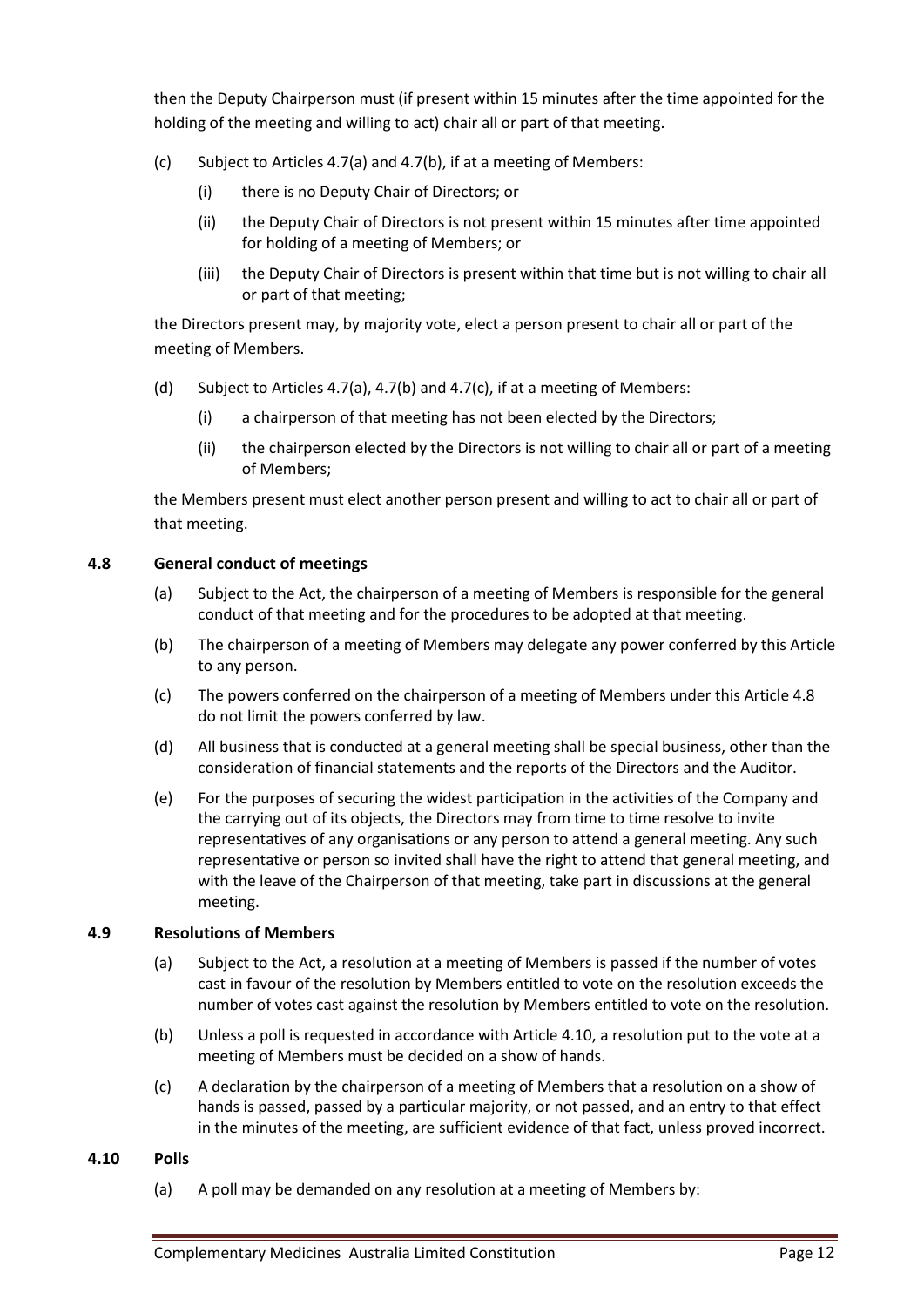- (i) at least 3 Ordinary Members present (including by proxy) and entitled to vote on that resolution; or
- (ii) the chairperson of that meeting.
- (b) A poll on a resolution at a meeting of Members may be demanded:
	- (i) before a vote on that resolution is taken; or
	- (ii) before or immediately after the results of the vote on that resolution on a show of hands are declared.
- (c) A demand for a poll may be withdrawn.
- (d) A poll demanded on a resolution at a meeting of Members (other than for the election of a chairperson of that meeting or the adjournment of that meeting) must be taken in the manner and at the time and place as directed by the chairperson of that meeting.
- (e) A poll demanded on a resolution at a meeting of Members for the election of a chairperson of that meeting or the adjournment of that meeting must be taken immediately.
- (f) The result of a poll demanded on a resolution of a meeting of Members is a resolution of that meeting.
- (g) A demand for a poll on a resolution of a meeting of Members does not prevent the continuance of that meeting or that meeting dealing with any other business.

#### <span id="page-12-0"></span>**4.11 Adjourned, cancelled and postponed meetings**

- (a) Subject to the Act, the chairperson of a meeting of Members:
	- (i) may adjourn a meeting of Members to any day, time and place; and
	- (ii) must adjourn a meeting of Members if the Members present with a majority of votes that may be cast at that meeting agree or direct the chairperson to do so. The chairperson may adjourn that meeting to any day, time and place.
- (b) No person other than the chairperson of a meeting of Members may adjourn that meeting.
- (c) The Company is only required to give notice of a meeting of Members resumed from an adjourned meeting if the period of adjournment exceeds 10 days.
- (d) Only business left unfinished is to be transacted at a meeting of Members resumed after an adjournment.
- (e) Subject to the Act and this Article 4.11, the Directors may at any time postpone or cancel a meeting of Members by giving notice not less than 5 Business Days before the time at which the meeting was to be held to each person who is, at the date of the notice:
	- (i) a Member;
	- (ii) a Director; or
	- (iii) auditor of the Company.
- (f) A general meeting called under Article 4.1(b) must not be cancelled by the Directors without the consent of the Members who requested the meeting.
- (g) A general meeting called under Article 4.1(c) must not be cancelled or postponed by the Directors without the consent of the Members who called the meeting.
- (h) A notice under Article 4.11(c) of a meeting of Members resumed from an adjourned meeting and a notice postponing a meeting of Members must set out the place, date and time for the revised meeting (and if the revised meeting is to be held in 2 or more places, the technology that will be used to facilitate this).

### <span id="page-12-1"></span>**4.12 Number of votes**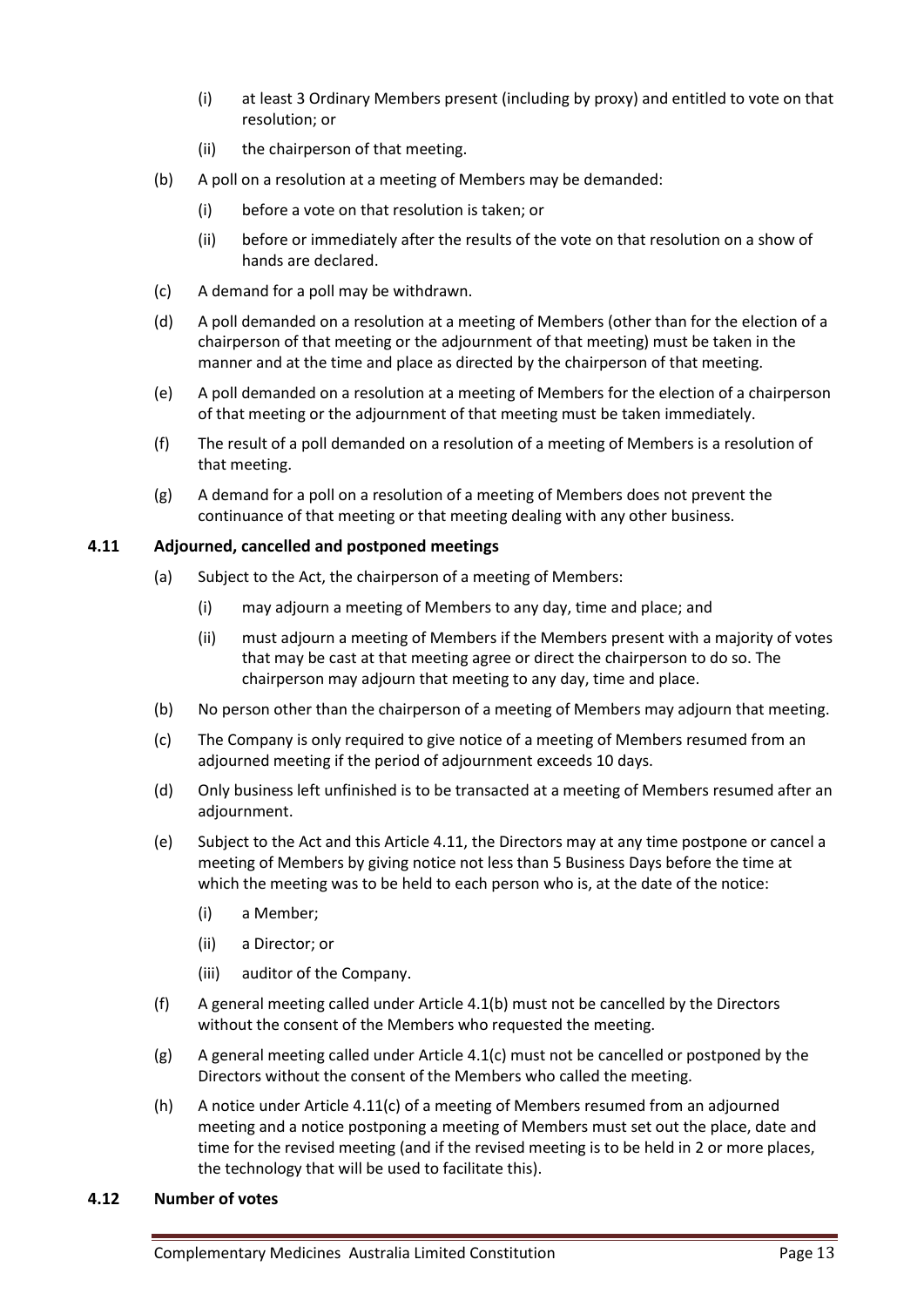- (a) Subject to this Constitution, on a show of hands or on a poll at a meeting of Members each Life Member and Ordinary Member has one vote. Except in the following circumstance:
	- (i) A member shall not be entitled to vote at a general meeting unless all membership fees and other sums presently payable by the member in respect of membership in the company have been paid.
- (b) In the case of an equality of votes on a resolution at a meeting of Members, the chairperson of that meeting has a casting vote on that resolution both on a show of hands and on a poll, in addition to any vote the chairperson of that meeting has in respect of that resolution.
- (c) A Member present at a meeting of Members is not entitled to vote on a resolution at that meeting where that vote is prohibited by the Act or an order of a court of competent jurisdiction.
- (d) The Company must disregard any vote on a resolution purported to be cast by a Member present at a meeting of Members where that person is not entitled to vote on that resolution.
- (e) The authority of a proxy or attorney for a Member to speak or vote at a meeting of Members is suspended while the Member is present in person at that meeting.

#### <span id="page-13-0"></span>**4.13 Objections to qualification to vote**

- (a) An objection to the qualification of any person to vote at a meeting of Members may only be made at that meeting (or any resumed meeting if that meeting is adjourned) to the chairperson of that meeting.
- (b) Any objection under Article 4.13(a) must be decided by the chairperson of the meeting of Members, whose decision, made in good faith, is final and conclusive.

#### <span id="page-13-1"></span>**4.14 Proxies, attorneys and representatives**

- (a) An Ordinary Member, who is entitled to attend and cast a vote at a meeting of Members, may vote on a show of hands and on a poll:
	- (i) by its representative appointed in accordance with the Act; or
	- (ii) by a proxy; or
	- (iii) by an attorney.
- (b) A Life Member, who is entitled to attend and cast a vote at a meeting of Members, may vote on a show of hands and on a poll:
	- (i) in person;
	- (ii) by a proxy;
	- (iii) by an attorney.
- (c) A proxy or representative of a Member must be a Member, who is entitled to attend and cast a vote at a meeting of Members.
- (d) Subject to Articles 4.14(a) and (b), a Member may appoint a proxy, attorney or representative as a standing appointment or for:
	- (i) a specific number of meetings of Members; or
	- (ii) a particular meeting of Members.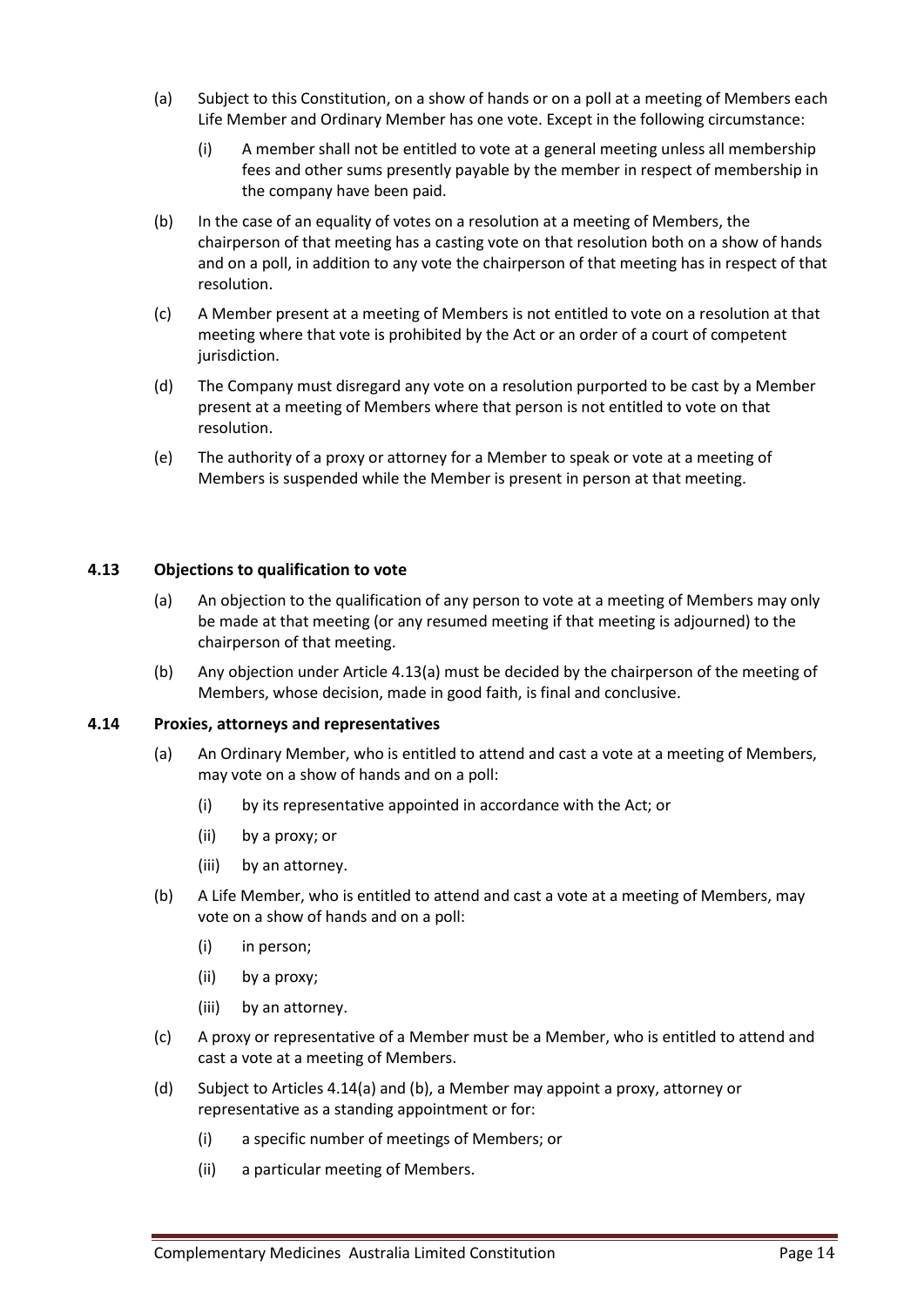- (e) An instrument appointing a proxy is valid if it is signed by the Member making the appointment and contains:
	- (i) the name and address of that Member;
	- (ii) the name of the Company;
	- (iii) the name of the proxy(s) or the name of the office of the proxy(s); and
	- (iv) the meeting(s) of Members at which the proxy may be used.
- (f) The chairperson of a meeting of Members may determine that an instrument appointing a proxy is valid even if it contains only some of the information specified in Article 4.14(e).
- (g) An instrument appointing an attorney or representative must be in a form as the Directors may prescribe or the chairperson of a meeting of Members may accept.
- (h) Subject to the Act, the decision of the chairperson of a meeting of Members as to the validity of an instrument appointing a proxy, attorney or representative is final and conclusive.
- (i) Unless otherwise provided in the Act or in the instrument appointing a proxy or attorney, a proxy or attorney may:
	- (i) agree to a meeting of Members being called by shorter notice than is required by the Act or this Constitution;
	- (ii) agree to a resolution being either or both proposed and passed at a meeting of Members of which Notice of less than 28 days is given;
	- (iii) speak on any resolution at a meeting of Members on which the proxy or attorney may vote;
	- (iv) vote at a meeting of Members (but only to the extent allowed by the appointment);
	- (v) demand or join in demanding a poll on any resolution at a meeting of Members on which the proxy or attorney may vote; and
	- (vi) attend and vote at any meeting of Members which is rescheduled or adjourned.
- (j) Unless otherwise provided in the Act or in the instrument appointing a proxy or attorney, a proxy or attorney may vote on:
	- (i) any amendment to a resolution on which the proxy or attorney may vote;
	- (ii) any motion not to put that resolution or any similar motion; and
	- (iii) any procedural motion relating to that resolution, including a motion to elect the chairperson of a meeting of Members, vacate the chair or adjourn that meeting,

even if the appointment directs the proxy or attorney how to vote on that resolution.

- (k) If the name of the proxy, or the name of the office of the proxy, in a proxy form of a Member is not filled in, the proxy of that Member is:
	- (i) a person specified by the Company in the form of proxy for such purposes; or
	- (ii) if no person is so specified, the chairperson of that meeting.
- (l) A Member may specify the manner in which a proxy or attorney is to vote on a particular resolution at a meeting of Members.
- (m) An appointment of proxy or attorney for a meeting of Members is effective only if the Company receives the appointment (and any authority under which the appointment was signed or a certified copy of that authority) not less than:
	- (i) 48 hours before the time scheduled for commencement of that meeting; or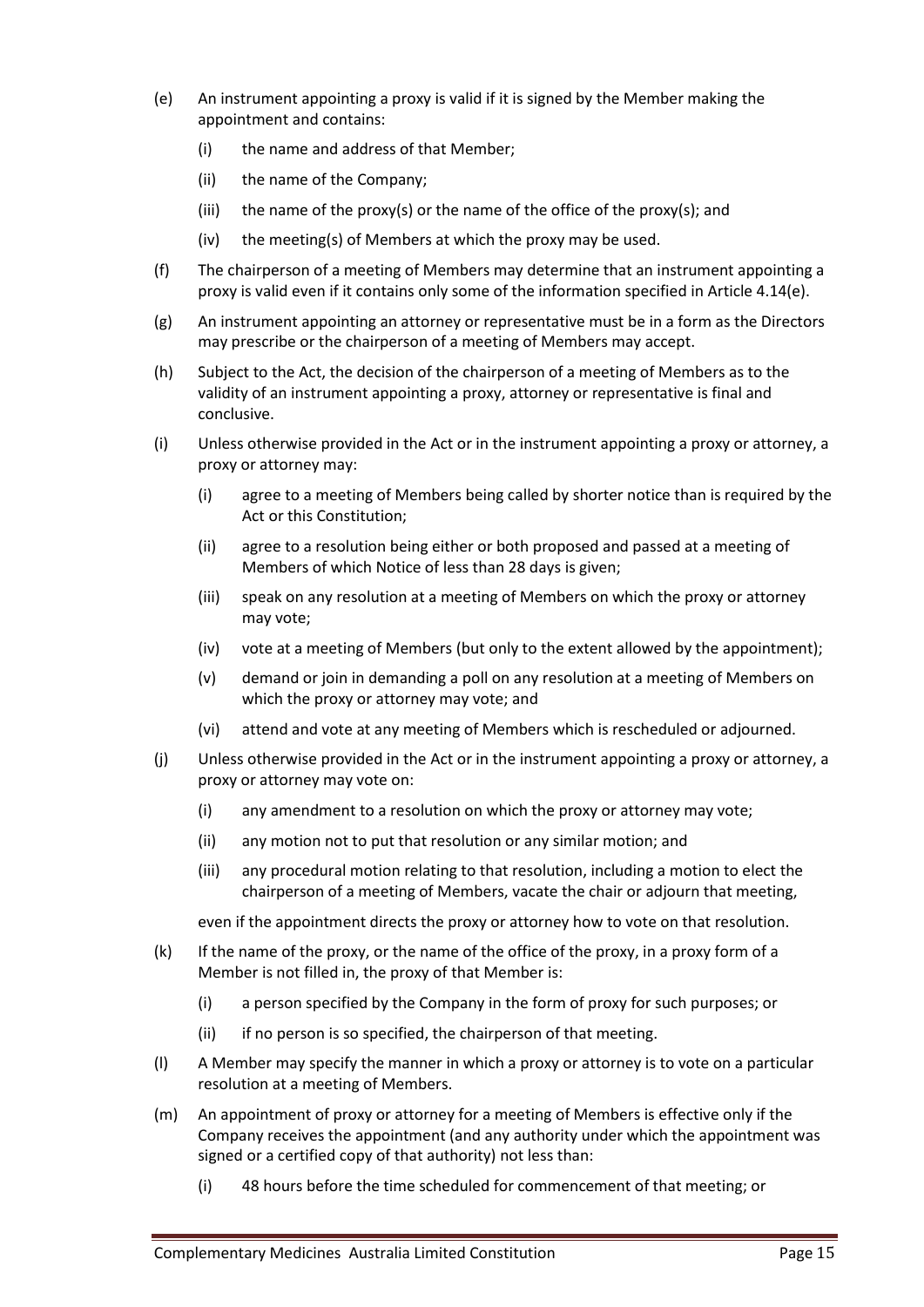- (ii) in the case of a meeting which has been adjourned, 48 hours before the time scheduled for resumption of the meeting.
- (n) Despite Article 4.12(d), unless the Company has received notice in writing of the matter not less than 48 hours before the time scheduled for the commencement of a meeting of Members, a vote cast at that meeting by a person appointed by a Member as a proxy, attorney or representative is, subject to this Constitution, valid even if, before the person votes:
	- (i) a Cessation Event occurs in respect of that Member;
	- (ii) that Member revokes the appointment of that person; or
	- (iii) that Member revokes the authority under which the person was appointed by a third party.
- (o) The Board may by resolution and in its sole discretion (following consultation with the relevant Member) withdraw its approval of a Member's representative if it is of the reasonable opinion that it is in the interests of the Company to do so. For the purposes of this article, the Board shall apply the principles of natural justice before determining to withdraw the approval of a Representative. In the event that the Representative is a Director, the provisions of article 5 shall apply.

# <span id="page-15-0"></span>**5. Directors**

#### <span id="page-15-1"></span>**5.1 Number of Directors**

- (a) The Company must have not less than nine (9) Directors.
- (b) The first directors of the Company shall be: John Baker (*Go Vita*), Mark Bisset (Catalent Australia), Sally Brumley (*Queanbeyan Health Foods*), Frank Caruso (*Totally Natural Products*), Wayne Coote (*Pathway International*), Tony Greig (*Amway*), Richard Henfrey (*Blackmores*), Paul Mannion (*Healthworld*), Dusko Pejnovic (*Lipa Pharmaceuticals*), Ian Chant *(TSI Pharmaceuticals)*, Natasha Flynn *(HealthDirections)* and Kerry Cunningham *(BioCeuticals).* These Directors shall hold office until the first annual general meeting at which they will be all subject to re-election unless reappointed by the Board under Article 5.2(a). Thereafter election of directors will proceed under Article 5.2

## <span id="page-15-2"></span>**5.2 Appointment of Directors**

- (a) The Board of Directors shall comprise:
	- (i) Ordinary Members, Life Members and Representatives of Ordinary Members elected by the members of the Company entitled to vote at general meetings.
	- (ii) Ordinary Members, Life Members and Representatives of Ordinary Members appointed by the Board from time to time, provided that the number of Directors appointed by the Board shall not at any time exceed the number of first Directors referred to in Article 5.1(b) or the number of Directors elected by members of the Company.
- (b) If the Company's by-laws provide for a secret postal ballot to be conducted for the election of such Directors then subject to the Act, the counting of votes cast upon such a ballot, and the subsequent declaration of the chairperson of the annual general meeting as to the result of the ballot, shall be deemed for the purposes of this Article 5.2 to be an election at that meeting.
- (c) Each person elected as a Director under this Article 5.2 shall be elected a Director for a period of three (3) years, after which that person shall be eligible for re-election.
- (d) The Directors shall have the power at any time and from time to time to appoint a person as a Director in order to fill a casual vacancy occurring amongst the Directors elected in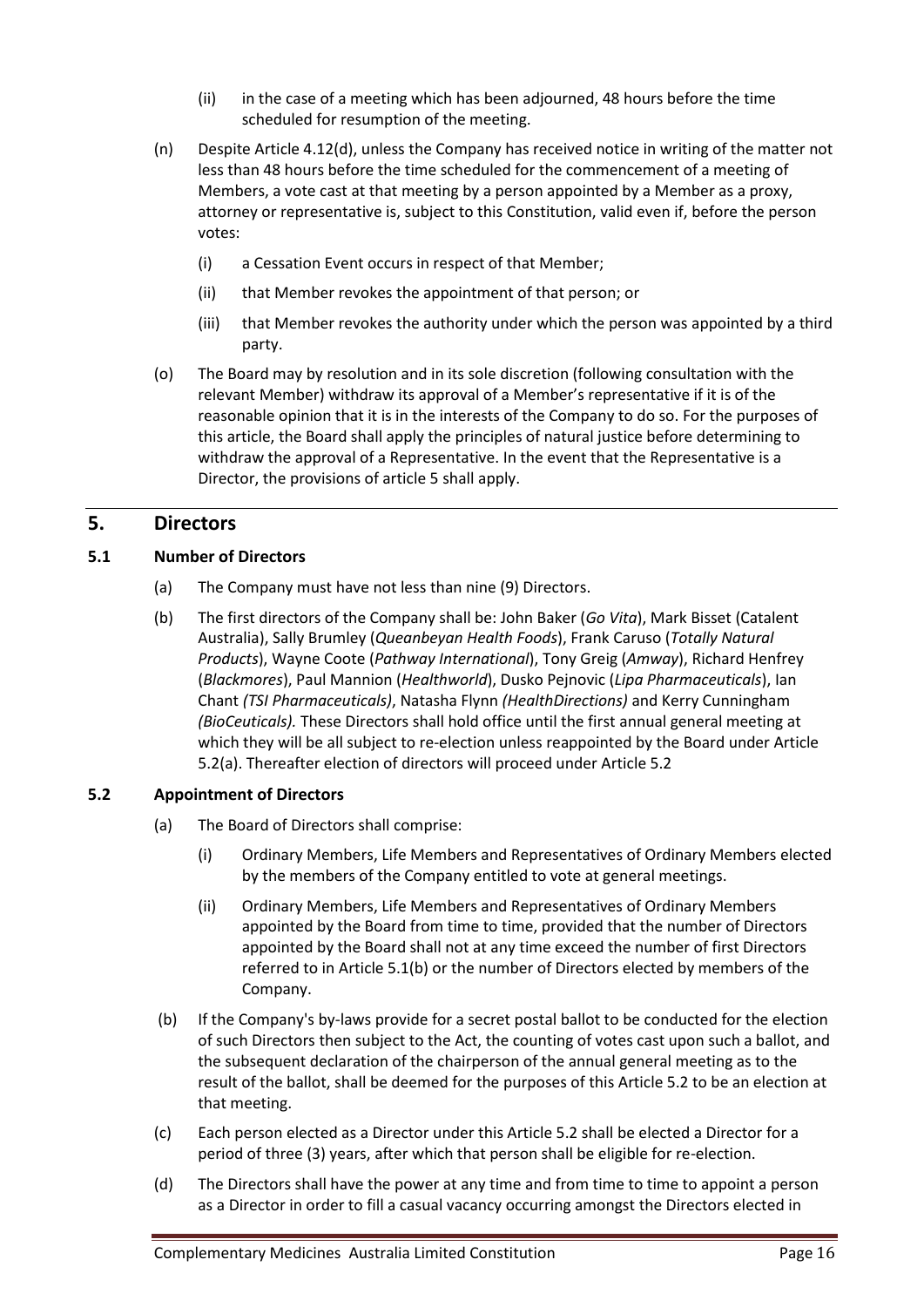accordance with this Article 5.2(a), provided that person is an Ordinary Member, Life Member or Representative of an Ordinary Member, and any such person shall be a Director until the person in whose stead the person was appointed would have retired as a Director, at which time the appointed person shall be eligible for re-election.

(e) A person cannot be a Director by virtue of Article 5.2(a)(i) and Article 5.2(a)(ii) at the same time.

## <span id="page-16-0"></span>**5.3 Vacation of office**

- (a) A Director may resign from office by giving the Company notice in writing.
- (b) The tenure of each Director is limited to a maximum of three consecutive terms of three years (ie: nine (9) consecutive years).
- (c) Subject to the Act, the Company may by ordinary resolution passed at a general meeting remove any Director.
- (d) A Director ceases to be a Director if:
	- (i) the Director becomes of unsound mind or a person whose property is liable to be dealt with under a law about mental health;
	- (ii) the Director is absent without the consent of the Directors from 3 consecutive meetings of the Directors;
	- (iii) the Director resigns or is removed under this Constitution;
	- (iv) the Director ceases to be endorsed by an Ordinary Member;
	- (v) the Director has a direct or indirect interest in a contract or proposed contract with the Company and fails to declare that interest in the manner required by the Act;
	- (vi) the Director becomes an insolvent under administration; or
	- (vii) the Act so provides.

#### <span id="page-16-1"></span>**5.4 Remuneration of Directors**

- (a) The Company must not pay any fees to a Director for performing that person's duties and responsibilities as a Director.
- (b) Subject to Article 5.5(a), the Company must not pay any amount to a Director unless that payment has been approved by the Directors.
- (c) The Company may pay all reasonable travelling, accommodation and other expenses that a Director properly incurs:
	- (i) in attending meetings of Directors or any meetings of committees of Directors;
	- (ii) in attending any meetings of Members; and
	- (iii) in connection with the business of the Company.

## <span id="page-16-2"></span>**5.5 Interests of Directors**

- (a) Provided the arrangement is approved by the Directors, a Director may:
	- (i) enter into a commercial arrangement with the Company (other than as the auditor of Company);
	- (ii) have an interest in any related body corporate of the Company or other body corporate in which the Company is interested; or
	- (iii) act, or the Director's firm or organisation may act, in any professional capacity for the Company (except as auditor) or any related body corporate of the Company or other body corporate in which the Company is interested,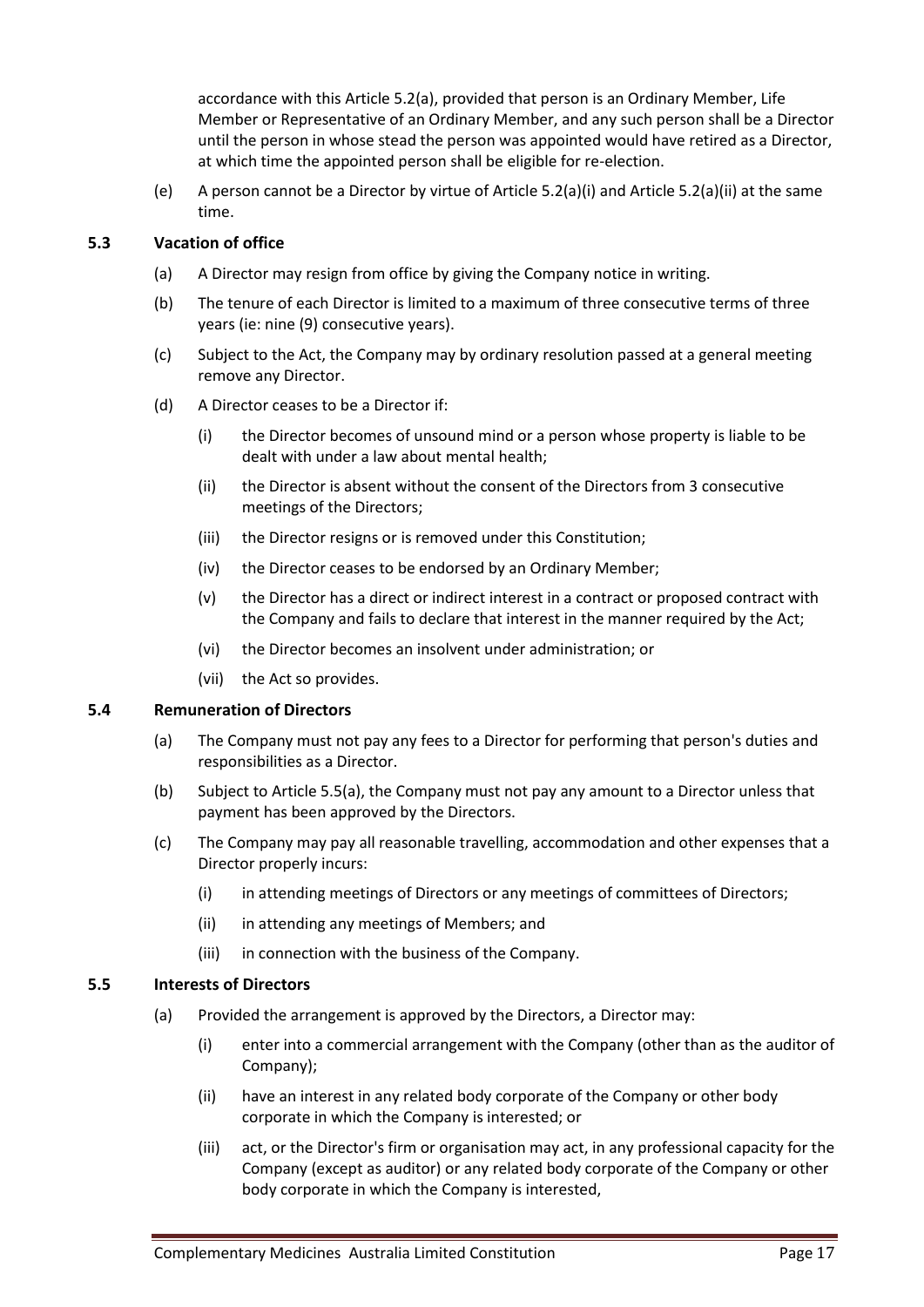and retain the benefits of doing so if the Director discloses in accordance with the Act the interest giving rise to those benefits.

In giving their approval, the Directors may impose any such conditions as they see fit.

- (b) If a Director discloses the interest of the Director in accordance with the Act:
	- (i) the Director may contract or make an arrangement with the Company, or a related body corporate of the Company or a body corporate in which the Company is interested, in any matter in any capacity;
	- (ii) the Director may, subject to the Act, be counted in a quorum for a meeting of Directors considering the contract or arrangement;
	- (iii) the Director may, subject to the Act, vote on whether the Company enters into the contract or arrangement, and on any matter that relates to the contract or arrangement;
	- (iv) the Director may sign on behalf of the Company, or witness the affixing of the common seal of the Company to, any document in respect of the contract or arrangement;
	- (v) the Director may retain the benefits under the contract or arrangement; and
	- (vi) the Company cannot avoid the contract or arrangement merely because of the existence of the Director's interest.

# <span id="page-17-0"></span>**6. Officers**

## <span id="page-17-1"></span>**6.1 Chief Executive Officer**

- (a) The Directors shall appoint a Chief Executive Officer of the Company for such term, at such remuneration and upon such conditions as they think fit.
- (b) Subject to any agreement between the Company and the Chief Executive Officer, the Directors may suspend or remove the Chief Executive Officer at any time, with or without cause.
- (c) The Directors may vest in the Chief Executive Officer such powers and authorities as they may from time to time determine and the Chief Executive Officer shall exercise all such powers and authorities subject at all times to the control of the Directors.
- (d) Unless the Directors determine otherwise, the Chief Executive Officer shall also be the Secretary of the Company.

#### <span id="page-17-2"></span>**6.2 Secretary**

- (a) The Directors may appoint one or more Secretaries, for any period and on any terms (including as to remuneration) as the Directors resolve.
- (b) Subject to any agreement between the Company and a Secretary, the Directors may remove or dismiss a Secretary at any time, with or without cause.
- (c) The Directors may revoke or vary the appointment of a Secretary.

#### <span id="page-17-3"></span>**6.3 Indemnity and insurance**

- (a) Subject to elsewhere in this Constitution, and to the extent permitted by law, the Company may indemnify each Relevant Officer against:
	- (i) a Liability of that person; and
	- (ii) Legal Costs of that person.
- (b) To the extent permitted by law, the Company may make a payment (whether by way of advance, loan or otherwise) to a Relevant Officer in respect of Legal Costs of that person.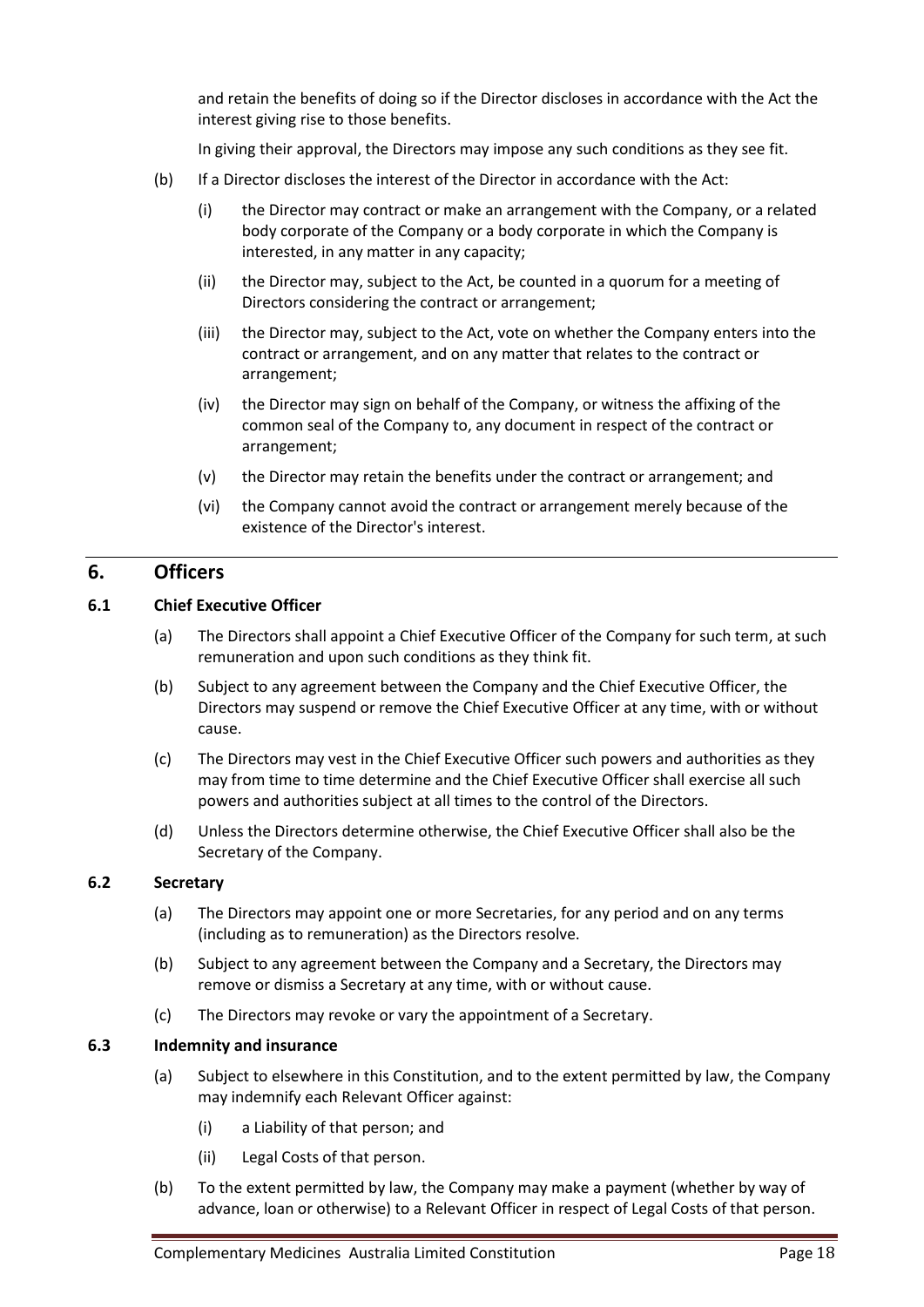- (c) To the extent permitted by law, the Company may pay, or agree to pay, a premium for a contract insuring a Relevant Officer against:
	- (i) a Liability of that person; and
	- (ii) Legal Costs of that person.
- (d) To the extent permitted by law, the Company may enter into an agreement or deed with a Relevant Officer under which the Company must do all or any of the following:
	- (i) keep books of the Company and allow either or both that person and that person's advisers access to those books on the terms agreed;
	- (ii) indemnify that person against any Liability of that person;
	- (iii) make a payment (whether by way of advance, loan or otherwise) to that person in respect of Legal Costs of that person; and
	- (iv) keep that person insured in respect of any act or omission by that person while a Relevant Officer on the terms agreed (including as to payment of all or part of the premium for the contract of insurance).

# <span id="page-18-0"></span>**7. Powers and Obligations of the Company and Directors**

## <span id="page-18-1"></span>**7.1 General powers**

- (a) The Company may exercise in any manner permitted by the Act any power which a public company limited by guarantee may exercise under the Act.
- (b) The business of the Company is managed by or under the direction of the Directors.
- (c) The Directors may exercise all the powers of the Company except any powers that the Act or this Constitution requires the Company to exercise in general meeting.
- (d) The Directors have the power from time to time to make such by-laws as are in their opinion necessary and desirable for the proper control, administration and management of the Company's affairs. Such by-laws shall be subject to and consistent with this Constitution and shall be binding on Members.

#### <span id="page-18-2"></span>**7.2 Delegation of Power**

The Directors may from time to time by resolution delegate any of their powers to:

- (a) the Chief Executive Officer of the company;
- (b) a committee consisting of at least one (1) Director which may also include people who are not Directors;
- (c) any non-executive Director of the company;
- (d) any other person employed by the company or retained as an agent or representative of the Company;
- (e) an attorney.

In delegating such powers the Directors may impose such conditions, limitations and qualifications to the exercise of those powers as they may think fit.

And the Board may revoke a delegation previously made whether or not the delegation is expressed to be for a specified period.

#### <span id="page-18-3"></span>**7.3 Execution of documents**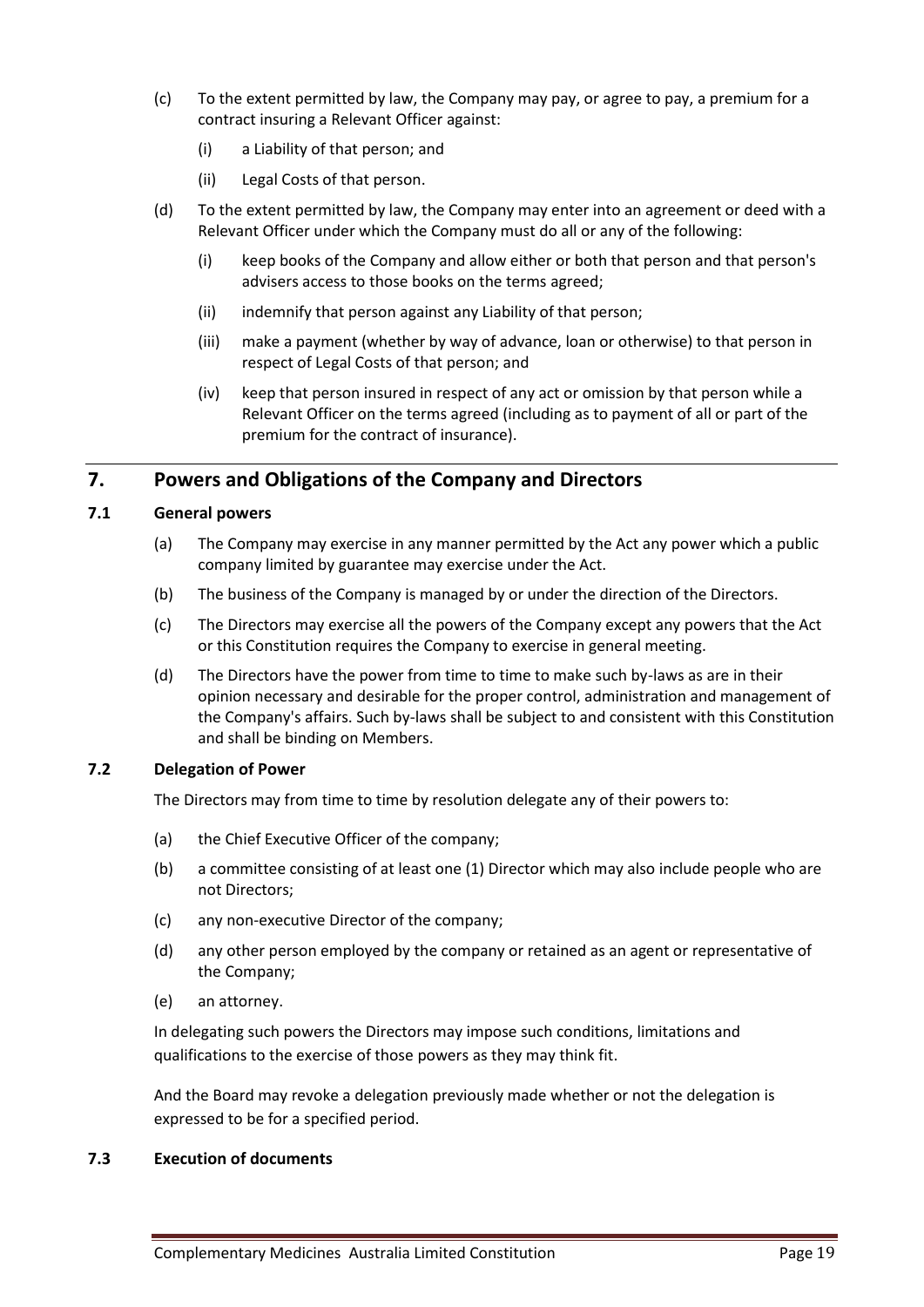- (a) The common seal shall not be affixed to an instrument except by the authority of a resolution of the Directors.
- (b) The Company may execute a document signed by:
	- (i) 2 Directors;
	- (ii) a Director and a Secretary; or
	- (iii) a Director and another person appointed by the Directors for that purpose.
- (c) The Company may execute a document as a deed if the document is expressed to be executed as a deed and is executed in accordance with this Article.
- (d) The Directors may resolve, generally or in a particular case, that any signature on certificates for Members may be affixed by mechanical or other means.
- (e) Negotiable instruments may be signed, drawn, accepted, endorsed or otherwise executed by or on behalf of the Company in the manner and by the persons as the Directors resolve.

#### <span id="page-19-0"></span>**7.4 Board Advisory Committees**

- (a) The Directors may appoint and create committees to advise the Board upon such terms as it deems fit.
- (b) The Chairperson and the Chief Executive Officer shall be ex-officio members of any committee established in accordance with this Article.
- (c) Board Committees must be chaired by a Director, with expertise in the relevant area.

#### <span id="page-19-1"></span>**7.5 Attorney or agent**

- (a) The Directors may appoint any person to be attorney or agent of the Company for any purpose, for any period and on any terms as the Directors resolve.
- (b) The Directors may delegate any of their powers (including the power to delegate) to an attorney or agent.
- (c) The Directors may revoke or vary:
	- (i) an appointment under Article 7. 4(a); or
	- (ii) any power delegated to an attorney or agent.

#### <span id="page-19-2"></span>**7.6 Accounts**

- (a) The Directors shall cause proper accounts to be kept with respect to:
	- (i) all sums of money received and expended by the Company and the matters in respect of which the receipt and expenditure takes place;
	- (ii) all sales and purchases of real and personal property by the Company; and
	- (iii) the assets and liabilities of the Company.
- (b) Such accounts shall be kept at the registered office of the Company or at such other place or places as the Directors think fit, and shall always be available for inspection by Directors.
- (c) The Directors shall from time to time determine at what times and places and under what conditions and regulations the accounts and books of the Company shall be kept and whether any of them shall be open to inspection by Members.
- (d) The Directors shall from time to time in accordance with the provisions of the Act and this Constitution cause to be prepared and laid before the Company in general meeting the statement of the Company's financial performance and the statement of its financial position.
- <span id="page-19-3"></span>**7.7 Auditor**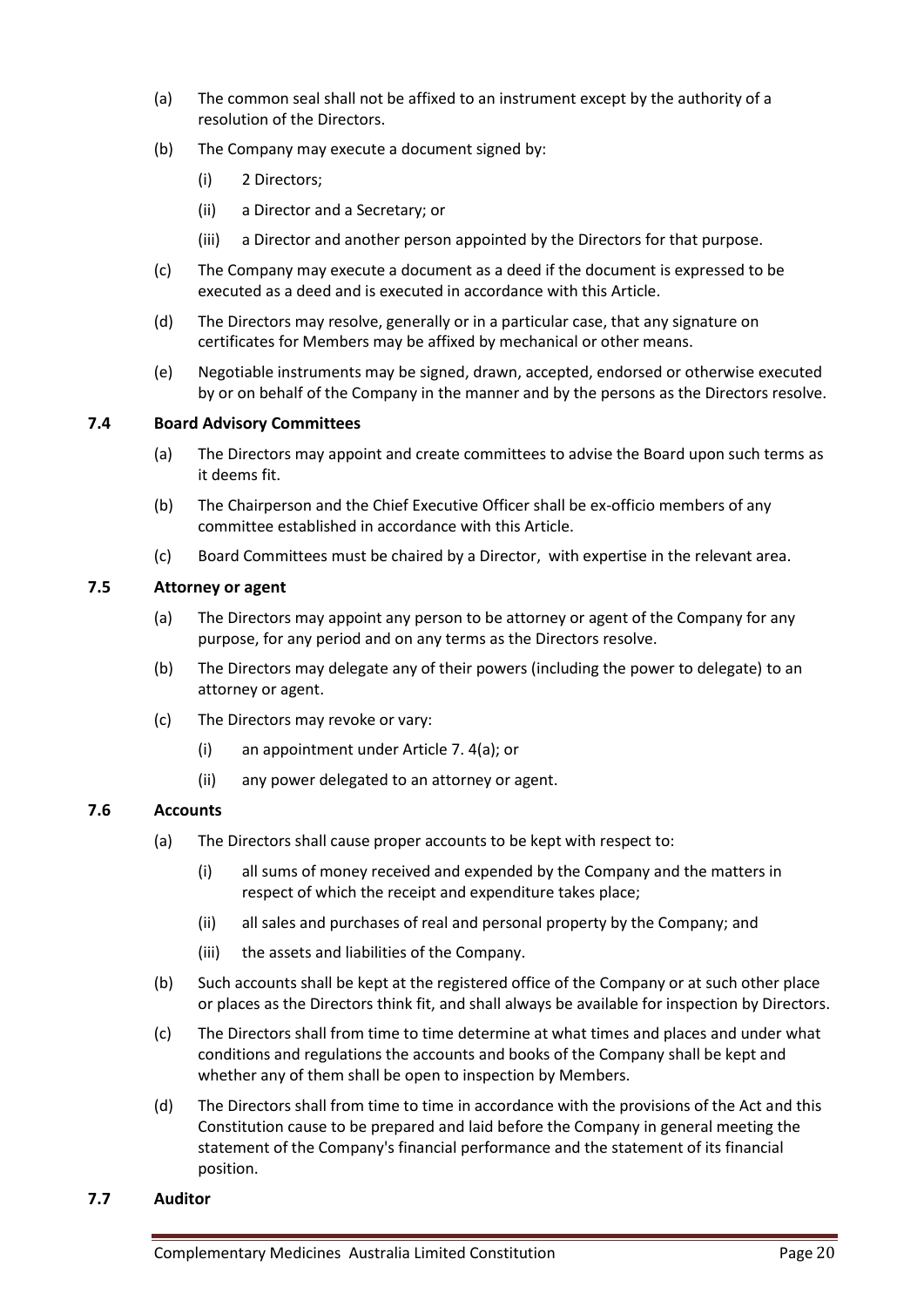In accordance with the Act and this Constitution, the Directors shall appoint an auditor of the Company.

# <span id="page-20-0"></span>**8. Proceedings of Directors**

## <span id="page-20-1"></span>**8.1 Written resolutions of Directors**

- (a) The Directors may pass a resolution, without a meeting of the Directors being held, if a majority of all the Directors present and entitled to vote on the resolution assent to a document containing a statement that they are in favour of the resolution set out in the document.
- (b) Separate copies of the document referred to in Article 8.1(a) may be used for assenting to by Directors if the wording of the resolution and the statement is identical in each copy.
- (c) A Director may signify assent to a document under this Article 8.1 by signing the document or by notifying the Company of the assent of the Director:
	- (i) in a manner permitted by Article 9.3; or
	- (ii) by any technology including telephone.
- (d) Where a Director signifies assent to a document under Article 8.1(c) other than by signing the document, the Director must by way of confirmation sign the document before or at the next meeting of Directors attended by that Director.
- (e) The resolution that is the subject of a document under Article 8.1(b) is not invalid if a Director does not comply with Article 8.1(d).

#### <span id="page-20-2"></span>**8.2 Meetings of Directors**

- (a) The Directors may meet, adjourn and otherwise regulate their meetings as they determine from time to time.
- (b) A meeting of Directors may be held:
	- (i) by assembling the Directors who are present in person on the same day at the same time and place; or
	- (ii) using any technology by which they are able to simultaneously participate in discussion whether or not they are physically present in the same place.
- (c) If a meeting of Directors is held in 2 or more places linked together by any technology:
	- (i) a Director present at one of the places is taken to be present at the meeting unless and until the Director states to the chairperson of the meeting that the Director is discontinuing her or her participation in the meeting; and
	- (ii) the chairperson of that meeting may determine at which place the meeting will be taken to have been held.
- <span id="page-20-3"></span>(d) Persons with specific expertise not already provided by existing Directors, and including persons who are not Company members, may be invited to attend a meeting (or meetings) at the discretion of the Company on recommendation from both the Chairperson and the Chief Executive Officer.

## **8.3 Who can call meetings of Directors**

(a) The Chief Executive Officer, on the instructions of the Chairperson or the requisition of four (4) Directors, shall notify the Directors of a meeting of Directors.

#### <span id="page-20-4"></span>**8.4 How to call meetings of Directors**

(a) Notice of a meeting of Directors must be given to each Director.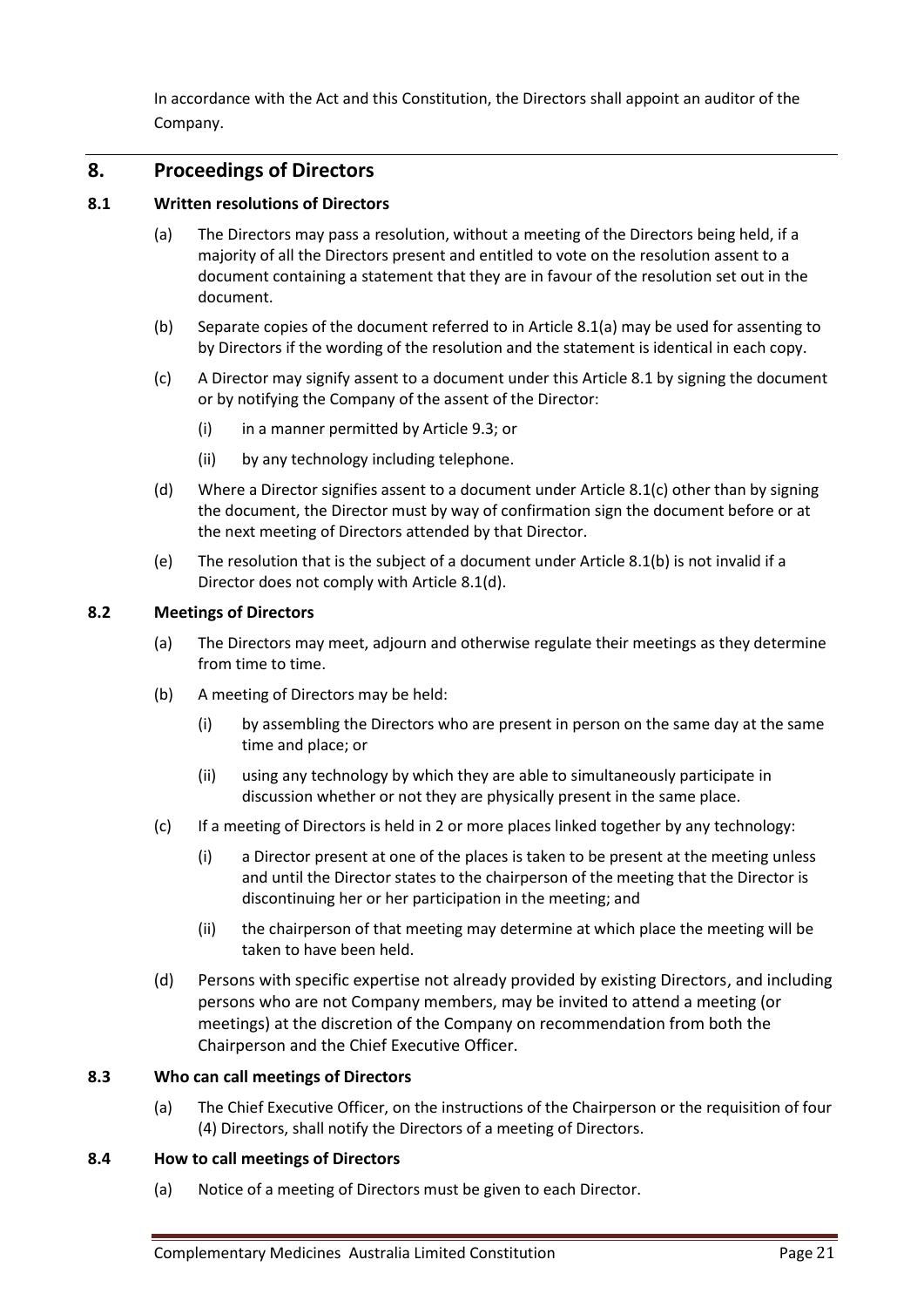- (b) A notice of meeting of Directors must:
	- (i) set out the place, date and time for the meeting (and, if the meeting is to be held in 2 or more places, the technology that will be used to facilitate this); and
	- (ii) state the general nature of the business of the meeting.
- (c) The Company must give not less than 28 days notice of a meeting of Directors, unless:
	- (i) all Directors agree otherwise; or
	- (ii) the Chairperson exercises his or her absolute discretion to call an emergency meeting.
- (d) A Director may waive Notice of a meeting of Directors by notice in writing to the Company to that effect.

#### <span id="page-21-0"></span>**8.5 Quorum**

- (a) Subject to the Act, a quorum for a meeting of Directors is five (5) Directors.
- (b) A quorum for a meeting of Directors must be present at all times during the meeting.

#### <span id="page-21-1"></span>**8.6 Chairperson, Deputy Chairperson and Finance Director**

- (a) At the first meeting of Directors occurring after an annual general meeting, the Directors shall elect from among the Directors:
	- (i) a Chairperson;
	- (ii) a Deputy Chairperson; and
	- (iii) a Finance Director.
- (b) The Directors may remove the Chairperson, Deputy Chairperson or Finance Director at any time.
- (c) The Chairperson must (if present within 15 minutes after the time appointed for the holding of the meeting and willing to act) chair each meeting of Directors.
- (d) If:
	- (i) there is no Chairperson; or
	- (ii) the Chairperson is not present within 15 minutes after the time appointed for the holding of a meeting of Directors; or
	- (iii) the Chairperson is present within that time but is not willing to chair all or part of that meeting,

then the Deputy Chairperson of Directors must (if present within 15 minutes after the time appointed for the holding of the meeting and willing to act) chair all or part of the meeting of Directors.

- (e) Subject to Articles 8.6(c) and 8.6(d), if:
	- (i) there is no Deputy Chairperson of Directors; or
	- (ii) the Deputy Chairperson of Directors is not present within 15 minutes after the time appointed for the holding of a meeting of Directors; or
	- (iii) the Deputy Chairperson of Directors is present within that time but is not willing to chair all or part of that meeting,

the Directors present must elect one of themselves to chair all or part of that meeting of Directors.

#### <span id="page-21-2"></span>**8.7 Resolutions of Directors**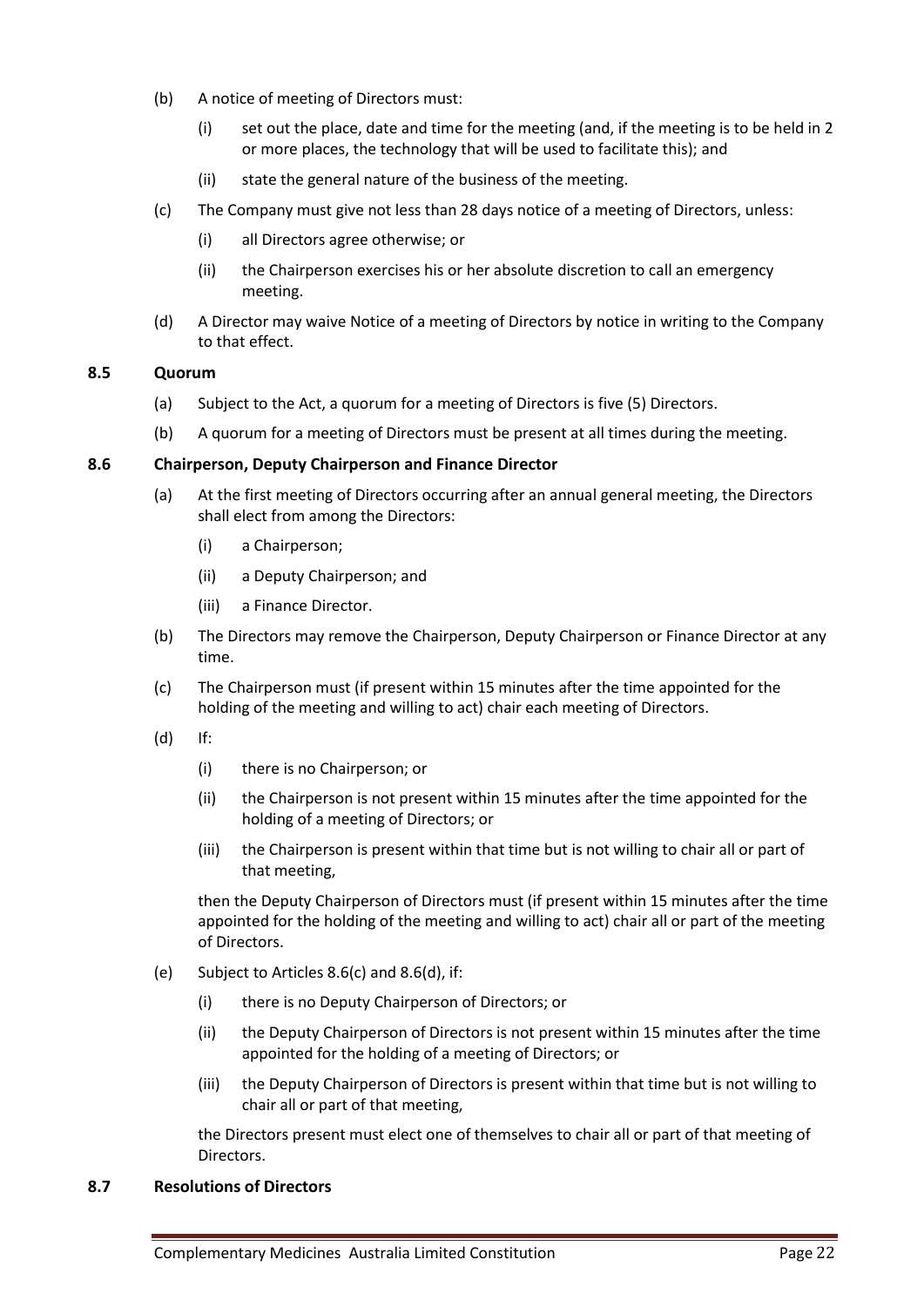- (a) A resolution of Directors is passed if more votes are cast in favour of the resolution than against it.
- (b) Subject to Article 8.1 and this Article 8.7, each Director has one vote on a matter arising at a meeting of the Directors.
- (c) Subject to the Act, in case of an equality of votes on a resolution at a meeting of Directors, the chairperson of that meeting has a casting vote on that resolution in addition to any vote the chairperson has in his or her capacity as a Director in respect of that resolution. In the event that the chairperson cannot vote, an equality of votes will result in the motion declared lost.
- (d) All acts done by any meeting of Directors or by any person acting as a Director thereof shall, notwithstanding that some defect in the appointment of any such Director or person acting as Director or that they or any of them were disqualified is later discovered, be as valid as if every such person had been duly appointed and was qualified to be a Director.

#### <span id="page-22-0"></span>**8.8 Minutes**

- (a) The Directors shall cause minutes to be made of the names of Directors present at, and the proceedings of, all Directors' meetings.
- (b) The minutes shall be signed by the chairperson of the meeting at which the proceedings were held or by the chairperson of the next succeeding meeting.

## <span id="page-22-1"></span>**9. Notices**

#### <span id="page-22-2"></span>**9.1 Notice to Members**

- (a) The Company may give Notice to a Member:
	- (i) in person;
	- (ii) by sending it by post to the address of the Member in the Register or the alternative address (if any) nominated by that Member; or
	- (iii) by sending it to the fax number or electronic address (if any) nominated by that Member.
- (b) If the address of a Member in the Register is not within Australia, the Company must send all documents to that Member by electronic address, air-mail, or by fax.
- (c) Subject to the Act, a Notice to a Member is sufficient, even if:
	- (i) a Cessation Event occurs in respect of that Member; or
	- (ii) that Member is an externally administered body corporate, and regardless of whether or not the Company has notice of that event.
- (d) Any Notice required or allowed to be given by the Company to one or more Members by advertisement is, unless otherwise stipulated, sufficiently advertised if advertised on the official Company website.

#### <span id="page-22-3"></span>**9.2 Notice to Directors**

The Company may give Notice to a Director:

- (a) in person;
- (b) by sending it by post to the usual residential address of that person or the alternative address (if any) nominated by that person;
- (c) by sending it to the fax number or electronic address (if any) nominated by that person; or
- (d) by any other means agreed between the Company and that person.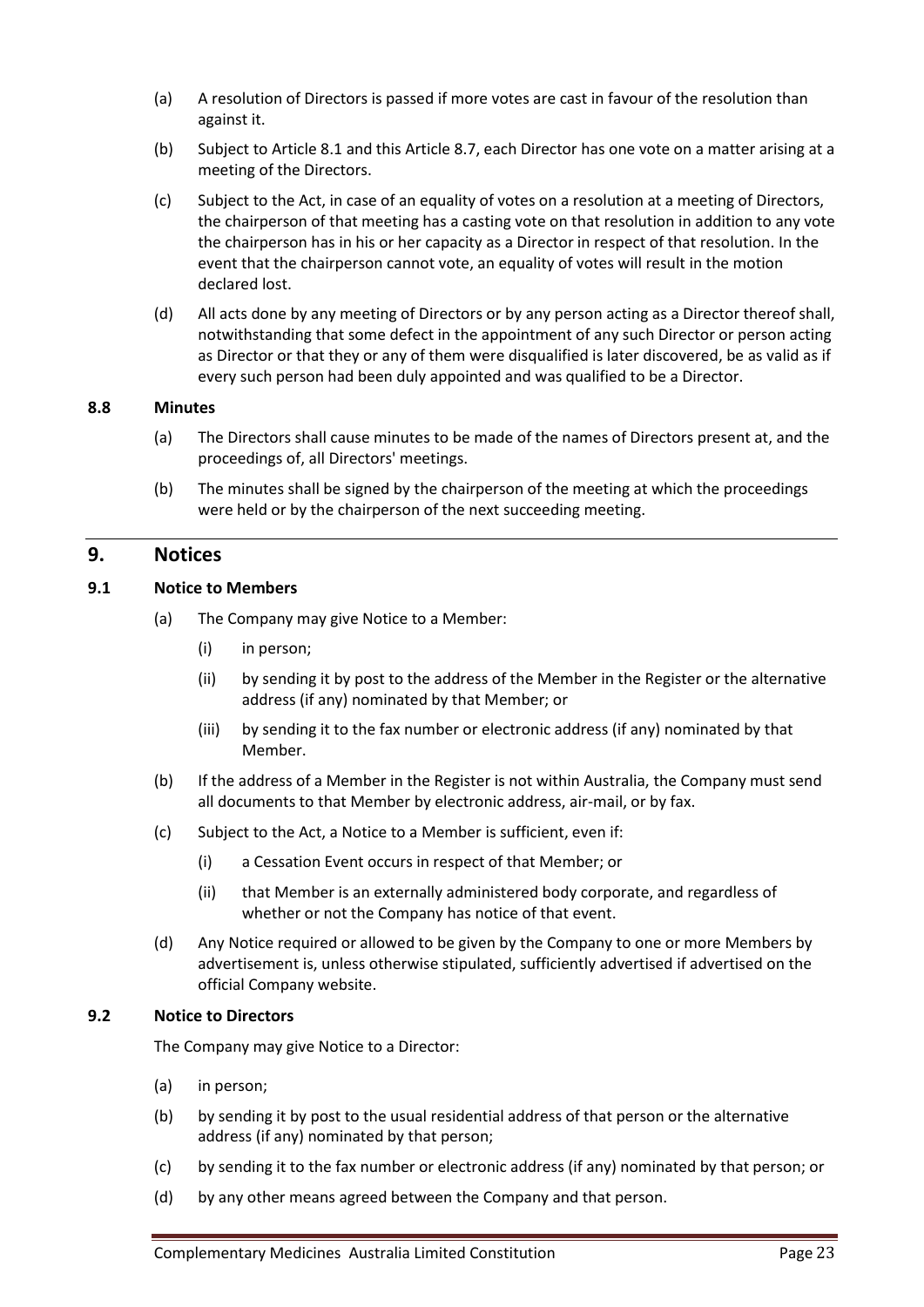## <span id="page-23-0"></span>**9.3 Notice to the Company**

A person may give Notice to the Company:

- (a) by leaving it at the registered office of the Company;
- (b) by sending it by post to the registered office of the Company;
- (c) by sending it to the fax number at the registered office of the Company nominated by the Company for that purpose;
- (d) by sending it to the electronic address (if any) nominated by the Company for that purpose; or
- (e) by any other means permitted by the Act*.*

#### <span id="page-23-1"></span>**9.4 Time of service**

- (a) A Notice sent by post to an address within Australia is taken to be given:
	- (i) in the case of a notice of meeting, one Business Day after it is posted; or
	- (ii) in any other case, at the time at which the notice would be delivered in the ordinary course of post.
- (b) A notice sent by post or air-mail to an address outside Australia is taken to be given:
	- (i) in the case of a notice of meeting, 5 Business Days after it is posted; or
	- (ii) in any other case, at the time at which the notice would be delivered in the ordinary course of post.
- (c) A Notice sent by fax is taken to be given on the Business Day it is sent, provided that the sender's transmission report shows that the whole notice was sent to the correct fax number.
- (d) The giving of a Notice by post or air-mail is sufficiently proved by evidence that the notice:
	- (i) was addressed to the correct address of the recipient; and
	- (ii) was placed in the post.

#### <span id="page-23-2"></span>**9.5 Signatures**

The Directors may decide, generally or in a particular case, that a notice given by the Company be signed by mechanical or other means.

# <span id="page-23-3"></span>**10. Company distributions**

#### <span id="page-23-4"></span>**10.1 No distributions to Members**

- (a) Subject to Article 10.1(b), the Company must not make any distributions to any Members, whether by way of dividend or surplus, on winding up or otherwise.
- (b) Subject to Article 5.5, the Company may make the following payments to a Member:
	- (i) reasonable remuneration to any Member in consideration for services rendered or goods supplied by that Member to the Company in the ordinary course of business;
	- (ii) interest at a reasonable rate on money borrowed by the Company from any Member;
	- (iii) reasonable rent for premises leased to the Company by any Member; or
	- (iv) any other reasonable amount of a similar character to those described in this Article 10.1(b).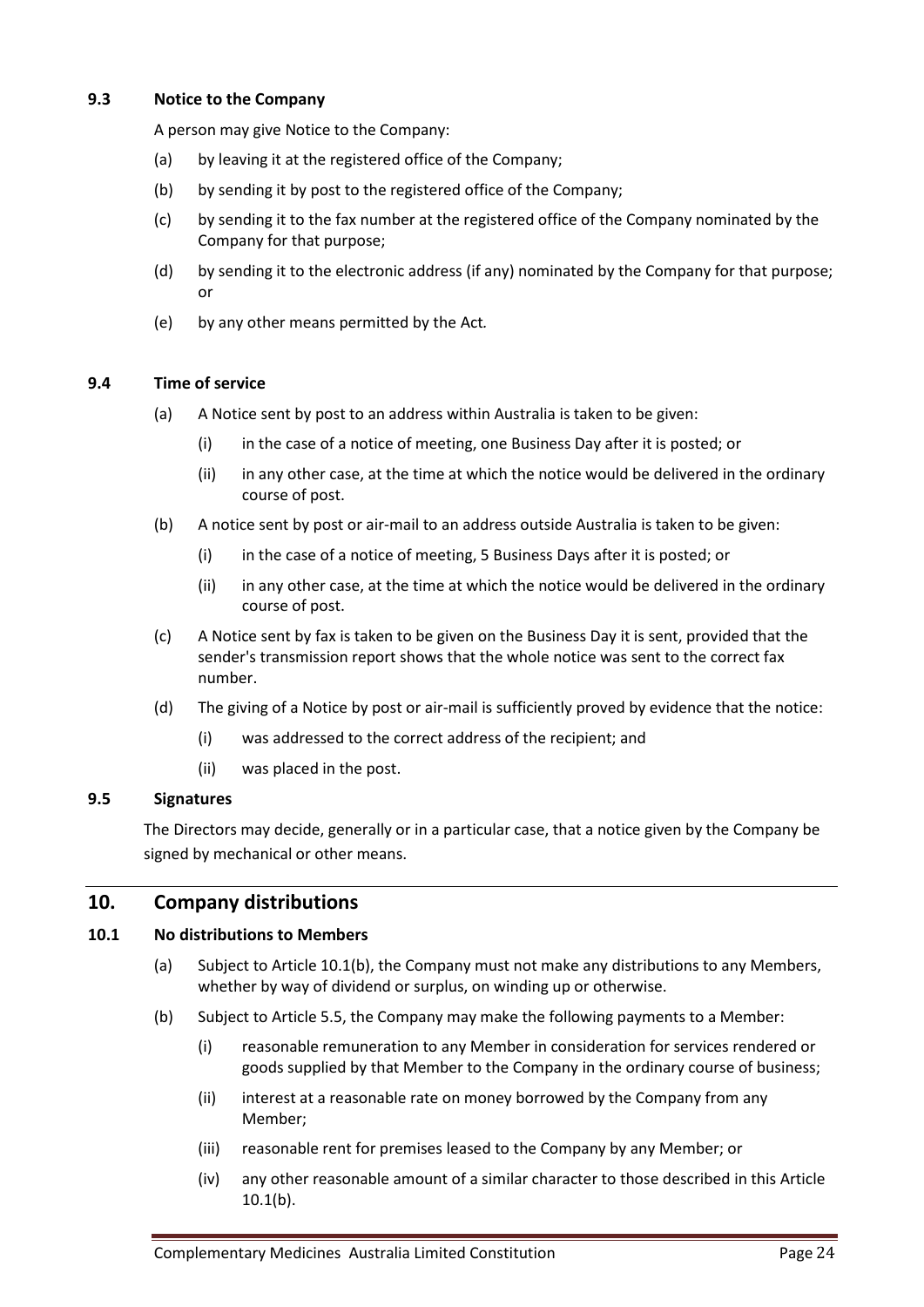# <span id="page-24-0"></span>**10.2 Winding up**

If upon the winding up or dissolution of the Company there remains after satisfaction of all its debts and liabilities any property or assets, the same shall not be paid to or distributed amongst the Membership but shall be given or transferred to some institution or institutions having objects similar to the objects of the Company and whose memorandum or constitution shall prohibit the distribution of its income and property amongst its members to an extent at least as great as is imposed on the Company under this article, such institution or institutions to be determined by the Membership at or before the time of dissolution or in default of such determination by such Judge of the applicable Court as may have or acquire jurisdiction in the matter.

# <span id="page-24-1"></span>**11. Amendments to this Constitution**

A resolution to amend, modify, add to or delete from this Constitution shall only be effective if not contrary to the Act and passed by 75 per cent of members entitled to vote and voting at a general meeting.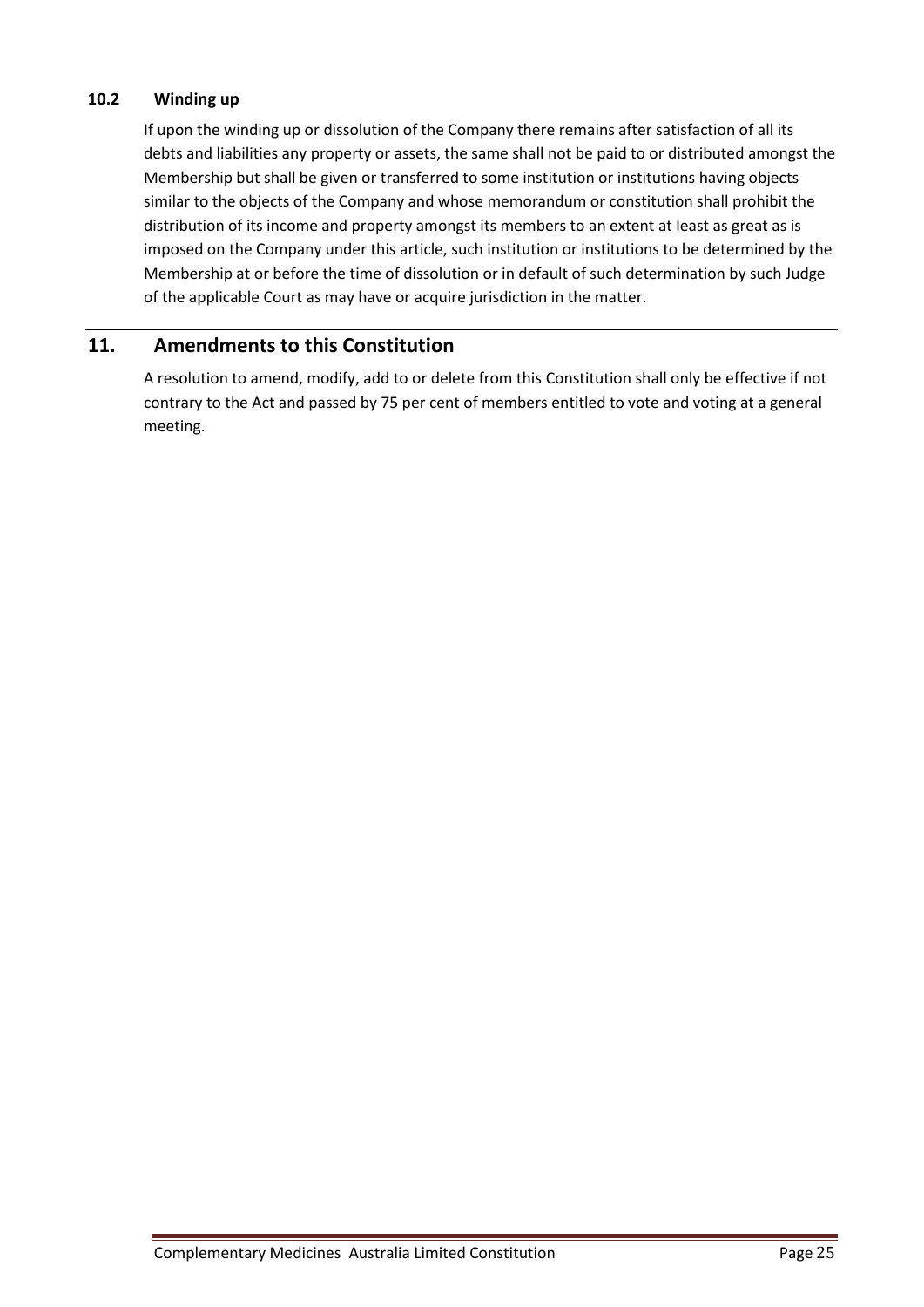# <span id="page-25-0"></span>**Schedule 1 Definitions and interpretation**

## <span id="page-25-1"></span>**1. Definitions**

Unless defined otherwise in this Constitution, the following capitalised words are defined as follows:

**'Act'** means the Corporations Act 2001, as amended;

**'Associate Member'** has the meaning set out in Article 2.3;

**'Auditor'** means the registered company auditor/s of the Company from time to time;

**'Board'** means the Directors of the Company elected or appointed pursuant to this Constitution;

**'Business Day'** means a day except a Saturday, Sunday or public holiday in the Australian Capital Territory.

**'By-Law'** means any by-law made in accordance with Article 7;

#### **'Cessation Event'** means:

- (a) if a Member is an individual:
	- (i) death or bankruptcy of that Member; or
	- (ii) that Member becoming of unsound mind or becoming a person whose property is liable to be dealt with under a law about mental health;
- (b) in all other cases-the Member:
	- (i) has a receiver or manager of its property appointed;
	- (ii) resolves to call a meeting of its creditors for the purposes of placing it under official management and appoints an official manager;
	- (iii) is ordered to be wound up under an order of any court; or
	- (iv) resolves by special resolution to be wound up.

**'Chairperson', 'Chairman' or 'Chair'** means a Director appointed by the Board to chair its meetings;

**'Chief Executive Officer'** means the employee of the Company specified in Article 6.1.

**'Code of Conduct'** means the Company's rules of conduct, as amended from time to time.

**'Company'** means Complementary Medicines Australia Limited.

**'Directors'** means the directors of the Company for the time being.

**'Constitution'** means this constitution as amended, novated, supplemented, varied or replaced from time to time;

**'Corporations Act'** means the *Corporations Act* 2001 (Commonwealth), except to the extent of any amendment, exemption, modification, declaration or order made in respect of that legislation which applies to the Company.

**'Director'** means a person who is, for the time being, a director of the Company;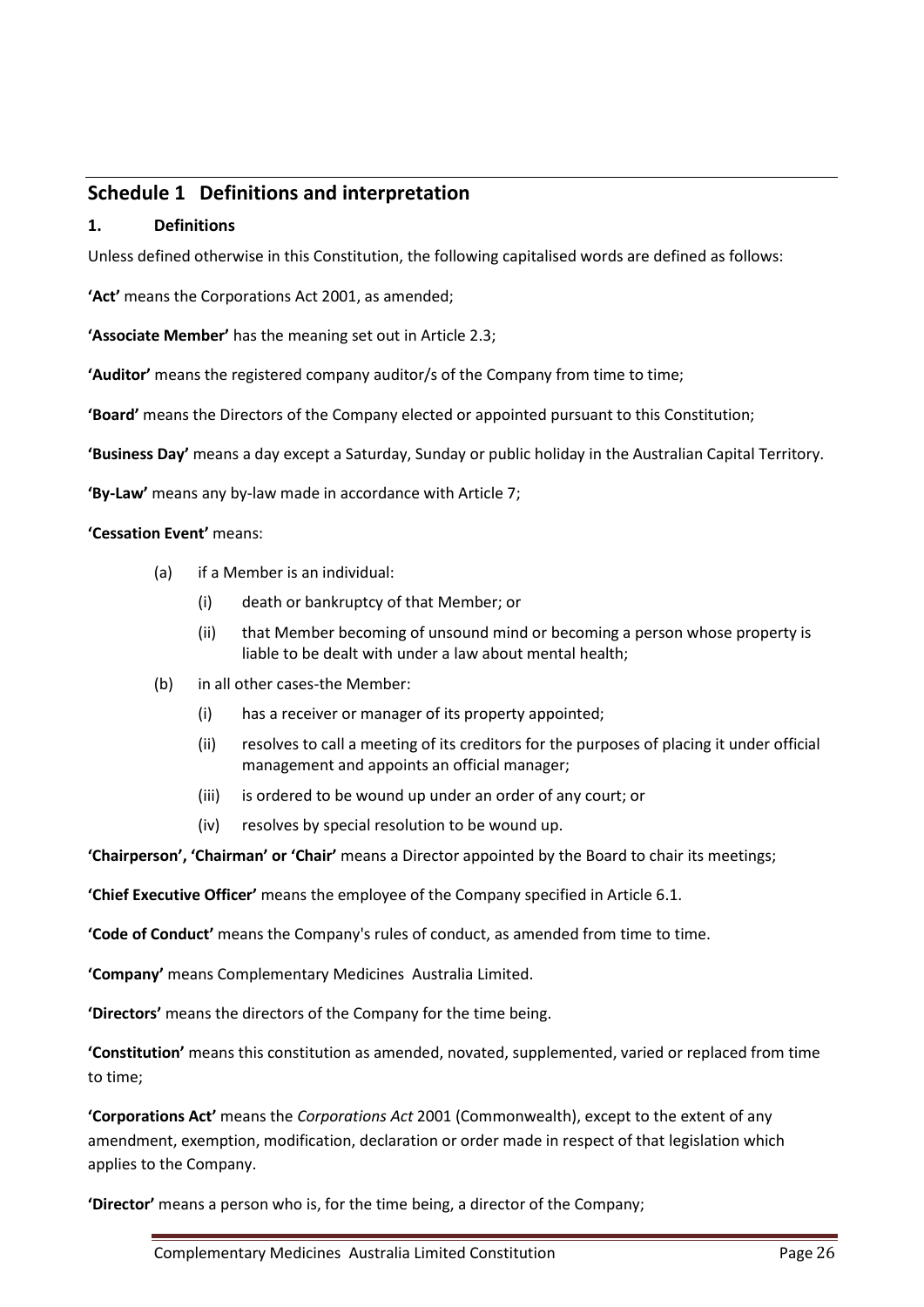**'Expulsion Event'** means, where in the opinion of the Directors, a Member, intentionally, recklessly or negligently has:

- (a) has refused or neglected to comply with this Constitution or any Rules or By-laws or a reasonable direction of the Board;
- (b) has persistently refused or neglected to comply with a sanction imposed by a CHC code Committee in accordance with one or more CHC codes of practice;
- (c) has engaged in conduct which amounts to impropriety affecting professional character and which is indicative of a failure either to understand or practise the values required by the Company;
- (d) has engaged in unsatisfactory professional conduct where the conduct is such that it involves a substantial or consistent failure to reach reasonable standards of competence and diligence;
- (e) has engaged in conduct that is or could reasonably be considered as likely to be prejudicial to the interests of the Company;
- (f) in the case of a Member, has had an undisclosed change of turnover warranting a change of fee;

**'Fee'** means the annual subscription or levy payable under Article 3.

**'General meeting'** means a meeting of the company's members;

**'Industry'** means the complementary healthcare and complementary medicine industry;

**'Legal Costs'** of a person means legal costs incurred by that person in defending an action for a Liability of that person.

**'Liability'** of a person means any liability incurred by that person as an officer of the Company or a subsidiary of the Company.

**'Life Member'** means a person who is a Member of the Company in accordance with Article 2.4.

**'Member'** means: Ordinary Members, Associate Members and Life Members. Being the types of Membership as more particularly specified in Article 2;

**'Membership'** means the act of being a Member.

**'Membership year'** means the year commencing on July 1 and ending on June 30;

**'Members Register'** means the register of members kept as required by sections 168 and 169 of the Act;

**'Member'** means a person whose name is entered in the Register as either an Ordinary Member, Associate Member or a Life Member.

**'Notice'** means a notice given pursuant to, or for the purposes of, this Constitution or the Act.

**'Ordinary Member'** has the meaning set out in Article 2.2;

**'Prescribed Notice'** means 28 days or any shorter period of notice for a general meeting of members allowed under the Act.

**'Register'** means the register of Members kept under the Act.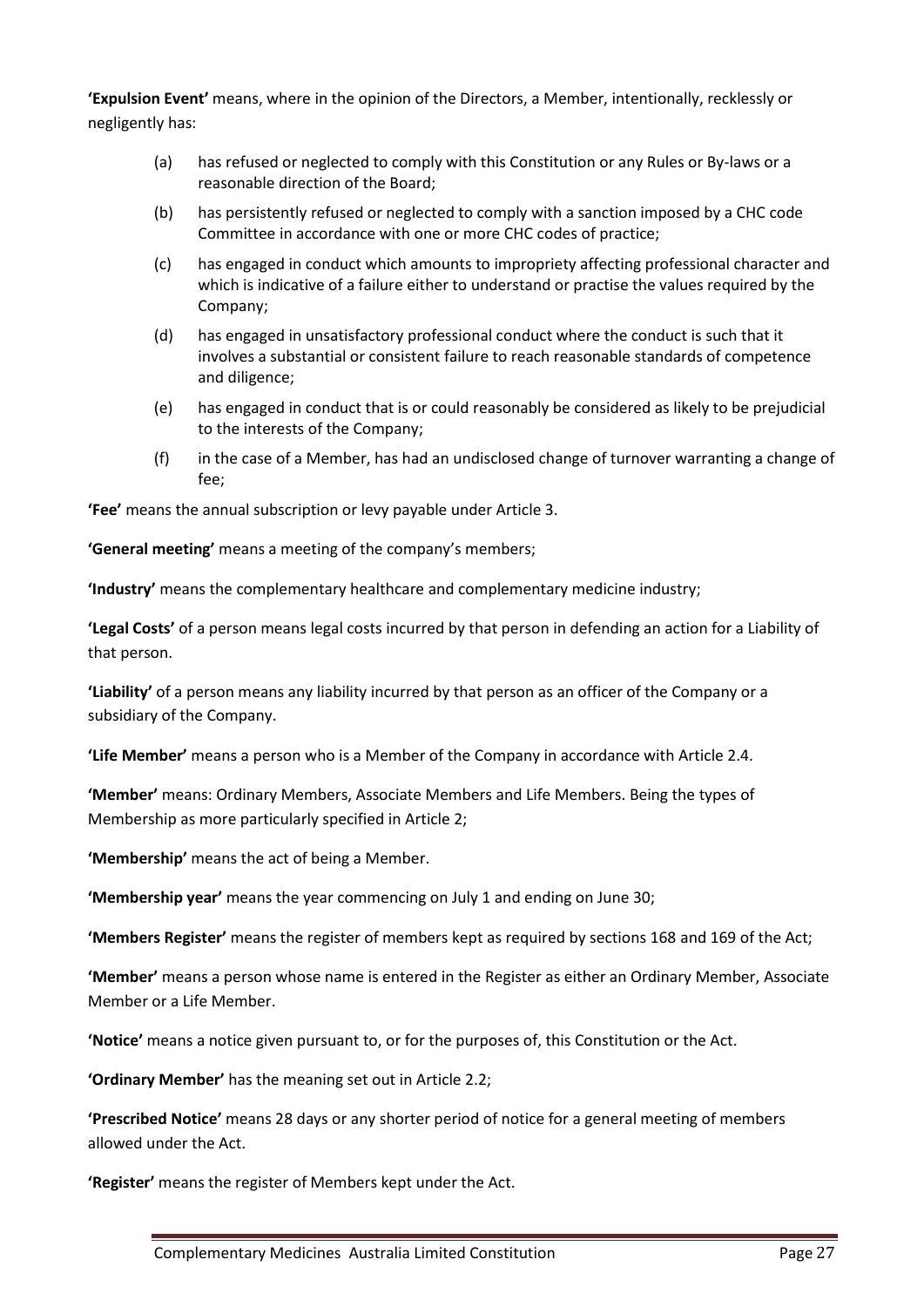**'Relevant Officer'** means a person who is, or has been, a Director, the Chief Executive Officer, Secretary, Company committee member or Company employee.

**'Replaceable rules'** means the replaceable rules referred to in the Act;

**'Representative'** means a person who is appointed a representative of a Body Corporate which is an Ordinary Member pursuant to Section 250D of the Act.

**'Seal'** means the common seal (if any) of the company;

**'Secretary'** means a company secretary of the Company for the time being who is so designated on the Australian Securities and Investment Commission Register of Companies at any given time.

**'Section'** means a section of the Act.

#### <span id="page-27-0"></span>**2. Interpretation**

- (a) In this Constitution:
	- (i) a reference to a meeting of Members includes a meeting of any class of Members and includes Life Members, Ordinary Members and Associate Members;
	- (ii) a Member is taken to be present at a meeting of Members if the Member is present in person or by proxy, attorney or representative; and
	- (iii) a reference to a notice or document in writing includes a notice or document given by fax or another form of written communication.
- (b) In this Constitution, headings are for convenience only and do not affect interpretation, and unless the context indicates a contrary intention:
	- (i) words importing the singular include the plural (and vice versa);
	- (ii) words indicating a gender include every other gender;
	- (iii) the word **'person'** includes an individual, the estate of an individual, a corporation, an authority or other association;
	- (iv) where a word or phrase is given a defined meaning, any other part of speech or grammatical form of that word or phrase has a corresponding meaning; and
	- (v) the word **'includes'** in any form is not a word of limitation.
- (c) Unless the context indicates a contrary intention, in this Constitution:
	- (i) a reference to an Article or a schedule is to an article or a schedule of this Constitution;
	- (ii) a reference in a schedule to a article is to a article of that schedule;
	- (iii) a schedule is part of this Constitution; and
	- (iv) a reference to this Constitution is to this Constitution (and where applicable any of its provisions) as modified or repealed from time to time.
- (d) Unless the context indicates a contrary intention, in this Constitution, a reference to any statute or to any statutory provision includes any statutory modification or re-enactment of it or any statutory provision substituted for it, and all ordinances, by-laws, regulations, rules and statutory instruments (however described) issued under it.
- (e) Unless the context indicates a contrary intention, an expression in a provision of this Constitution that is defined in section 9 of the Act has the same meaning as in that section.